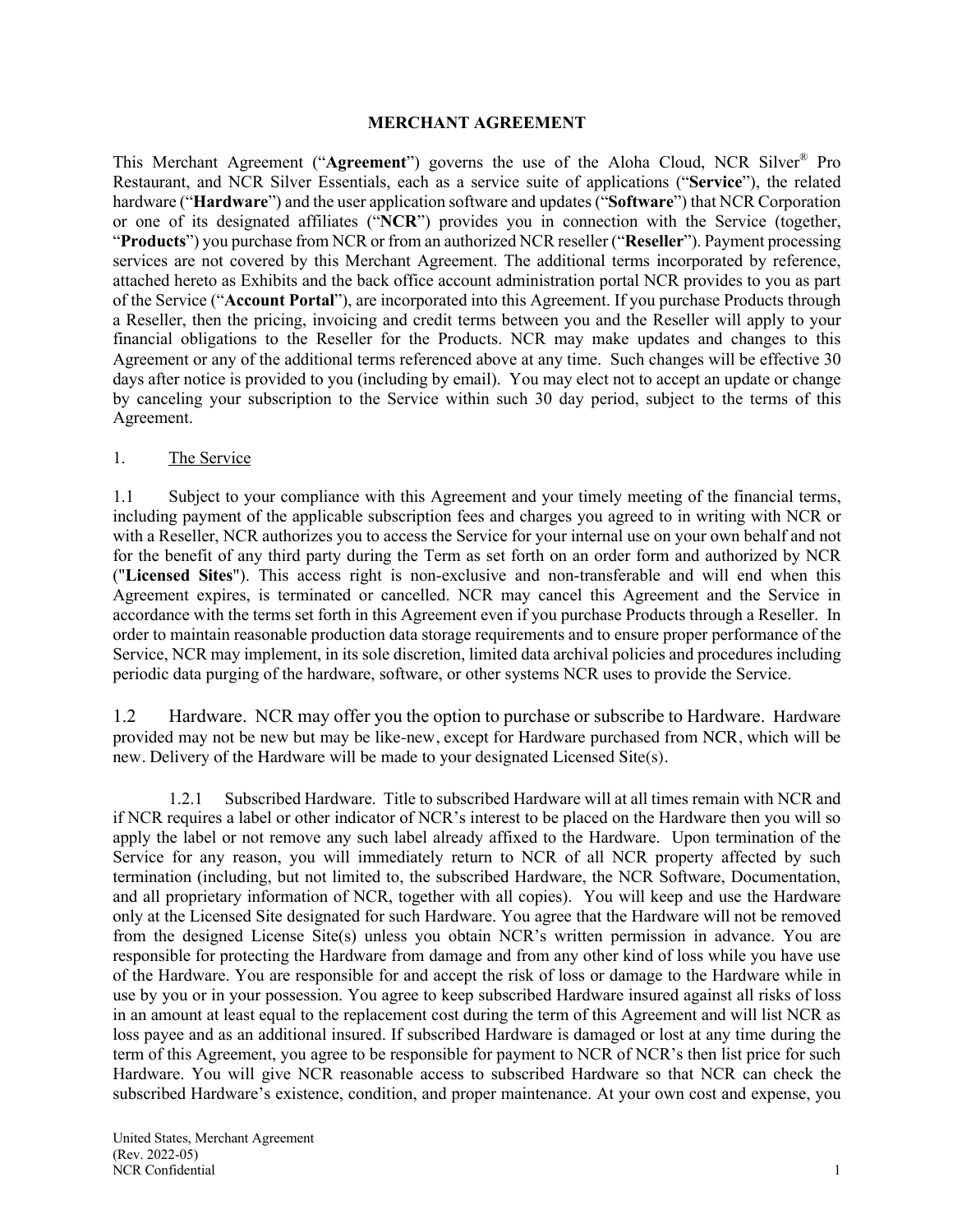will keep the subscribed Hardware in good repair, condition and working order, ordinary wear and tear excepted. You will not make any permanent alterations to the subscribed Hardware, and all replacement parts and repairs made or affixed to the Hardware will become part of the subscribed Hardware and title thereto will vest in NCR. In the event you return subscribed Hardware to NCR prior to the end of the Initial Term, you agree to pay NCR's restocking fees.. NCR retains and may perfect a purchase money security interest in subscribed Hardware. The security interest will be fully satisfied and dissolved when NCR receives payment of the purchase price for the Products, and if NCR has recorded a financing statement, then upon your written request it will record a corresponding release after receipt of full payment, or authorize you to file such a release. Without limiting any rights under bankruptcy or other applicable law, if you default on undisputed payment obligations and fail to make full payment within 15 days after you receive notice of default, then NCR may, in addition to its other rights, repossess Products, terminate Software and Deliverables licenses, suspend Services, and suspend Product delivery.

1.2.2 Hardware Purchased from NCR. Title and risk of loss to Hardware purchased from NCR will pass to you upon placement with a carrier for shipment by NCR. Certain Hardware may be eligible for financing under NCR's Extended Payment Program detailed below.

1.3 Software. The Software is licensed to you subject to any terms and conditions presented when you downloaded it from a source authorized by NCR, as well as those contained in this Agreement. If there is a conflict, this Agreement will control. You are licensed to use the Software only with the Service and with Hardware purchased or subscribed from NCR or its authorized resellers. Your license to any Software will end when your subscription to the Service ends. The Software is copyrighted and licensed, not sold, and is NCR's confidential and unpublished information. You will retain any copyright notices and proprietary legends on all copies of the Software and the media on which it is delivered. Any attempt to transfer the Software is void and will automatically cause your license to end.

1.4 You are licensed to possess and use only the object code form of the Software. Except as this Agreement expressly permits, you may not (a) use, copy, modify, publish, or display the Software or (b) disclose, rent, loan, or transfer it to any other party. You may not reverse engineer the Software or derive a source code equivalent of it other than as authorized by statute. NCR does not warrant that the Service or Software will be compatible with any hardware not provided by NCR. Your license will automatically end if you fail to comply with any part of this Agreement.

1.5 NCR or a Reseller may invite you to participate in a NCR managed controlled deployment program of new versions, features or functions NCR is testing in connection with the Products or other products prior to their general market availability ("**Beta Products**"). If you participate in a controlled deployment program, NCR or a Reseller will make the Beta Products available to you for a limited period of time for testing and evaluation purposes. Your participation in a controlled deployment program is voluntary, and while NCR may not charge you any fees to participate, you will be required to provide reasonable feedback concerning your use of the Beta Products, including errors, deficiencies, problems, or recommendations to modify. All feedback you provide to NCR or the Reseller will be deemed Ideas (as defined below). Beta Products are provided "as is" and without a warranty of any kind; NCR may suspend, limit, or cancel any controlled deployment program for any reason at any time without notice, and NCR will not be liable to you for damages of any kind related to your access or use of the Beta Products. The Service and the Software provided as part of the Beta Products will not be considered generally released or covered under the warranty described in Section 10 until you commence paying for a subscription to the Service with NCR or a Reseller. You acknowledge that any sales and inventory or other data that resides within the Service may not be accessible to you after the limited beta period ends.

1.6 NCR or a Reseller may invite you to or you may choose to submit comments or ideas about the Products, including without limitation about how to improve the them or our other products ("**Ideas**"). By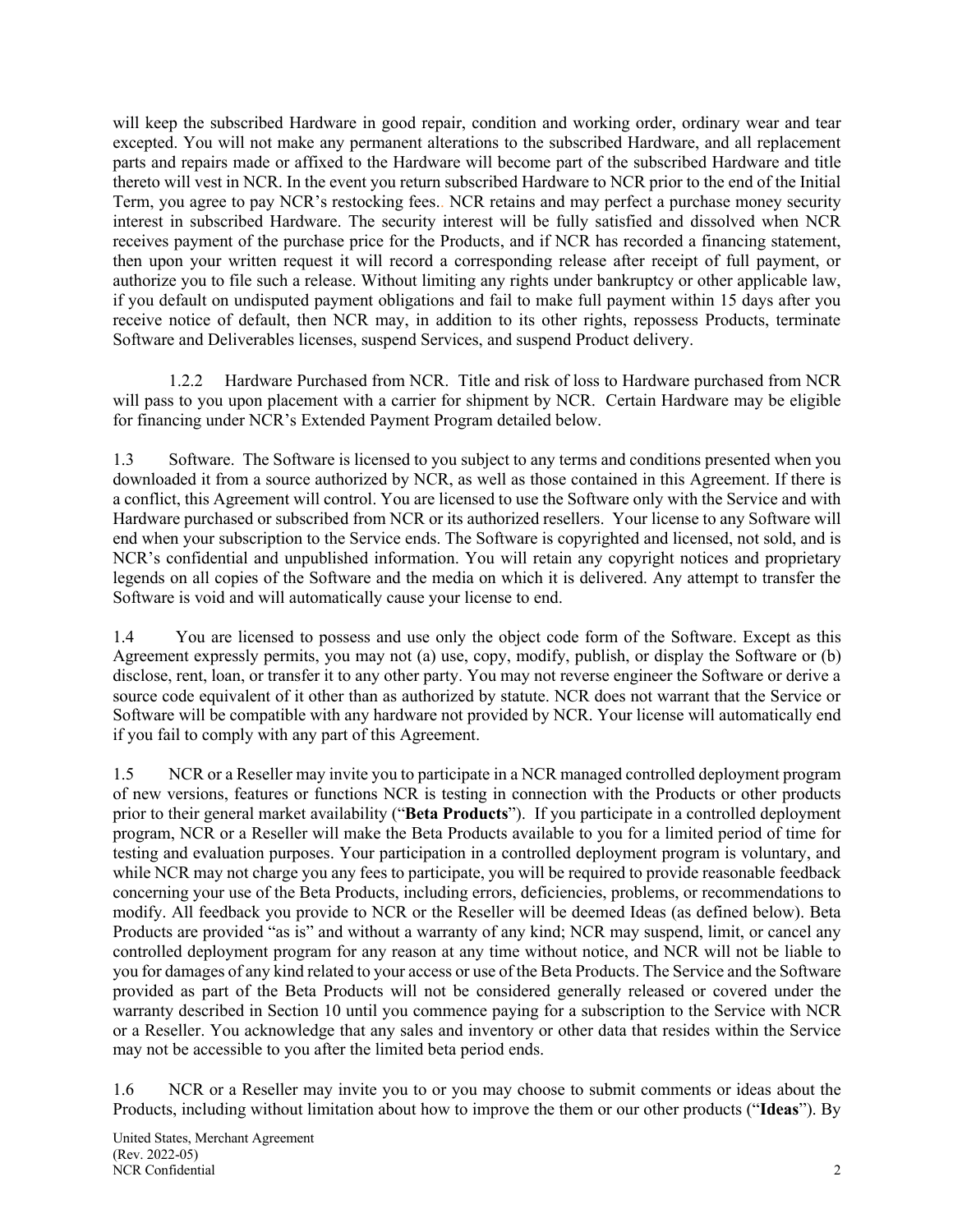submitting any Idea, you acknowledge that your disclosure is gratuitous, unsolicited, and without restriction; that it will not place NCR under any fiduciary or other obligation; and that NCR is free to use the Idea without any additional compensation to you, or to disclose the Idea on a non-confidential basis or otherwise to anyone. You further acknowledge that, by acceptance of your submission, NCR does not waive any rights to use similar or related ideas previously known to NCR, or developed by its employees, or obtained from sources other than you.

## 2.0 Fees and Charges

2.1 Charges, and details concerning your plan for the Product are stated on your order. If you select an annual or multi-year plan, NCR may increase rates once per year, provided however that each annual increase will not exceed the percentage increase in the consumer price index (urban consumers) plus 2%; otherwise, rates and fees are subject to change at any time with 30 days' written notice to the email address on file. All fees and charges are due and payable in US dollars. Fees and charges do not include, and you will be charged for, applicable shipping, sales, use and like taxes. You agree to pay all recurring fees and charges for the Service whether or not you actually make use of the Service during the applicable plan term.

2.2 Upon authorization to NCR to stage and ship the Hardware, you may be required to pay a deposit (the "**Deposit**"). During the term of this Agreement, NCR may apply all or a portion of the Deposit against any outstanding payment obligations or liabilities (including but not limited to the cost of restocking fees, and unreturned or damaged Hardware). Following termination of this Agreement and confirmation that all Hardware (other than purchased Hardware) has been returned, NCR will return any remaining portion of the Deposit.

2.3 If pricing for Product is conditioned upon your, one of your affiliates, or your franchisor's obligation or commitment to purchase or maintain a minimum quantity of Products or Services from NCR or an NCR affiliate (including but not limited to payment processing services) ("**Promotional Pricing**"), and you, your affiliate, or your franchisor does not or ceases to meet the criteria to receive the Promotional Pricing, then NCR may adjust pricing to NCR's then-current market rates effective retroactively to the date the you ceased to meet the criteria for Promotional Pricing, at NCR's sole discretion, without notice to you.

# 3.0 Billing and Payment Terms

3.1 You acknowledge and agree that NCR will charge all applicable fees and charges due to the payment card or other form of non-invoice payment method that you provided to NCR (a) at the beginning of each billing cycle for all recurring fees for the Service, (b) at the end of the billing cycle for all transaction fees incurred during the billing cycle, (c) upon order placement and prior to shipment of any Hardware purchased outright or subject to the terms of an Extended Payment Program (as defined below) when applicable and (d) upon order placement for any additional services that are not included as part of the recurring fees for the Service.

3.2 You agree to maintain current, valid payment and contact information (including telephone number and email address) on file. You certify to NCR that you are authorized to provide the payment card or other form of non-invoice payment method to NCR and that you will not dispute the payment with your credit card company or your financial services provider as long as the transaction corresponds to these terms. You acknowledge that your payment authorization will remain in effect until it is canceled by you in writing.

3.3 NCR may charge late fees on unpaid, undisputed amounts. Late fees will be the lesser of 1.5% per month of the unpaid amount, or any applicable limit imposed by law. In the event that your account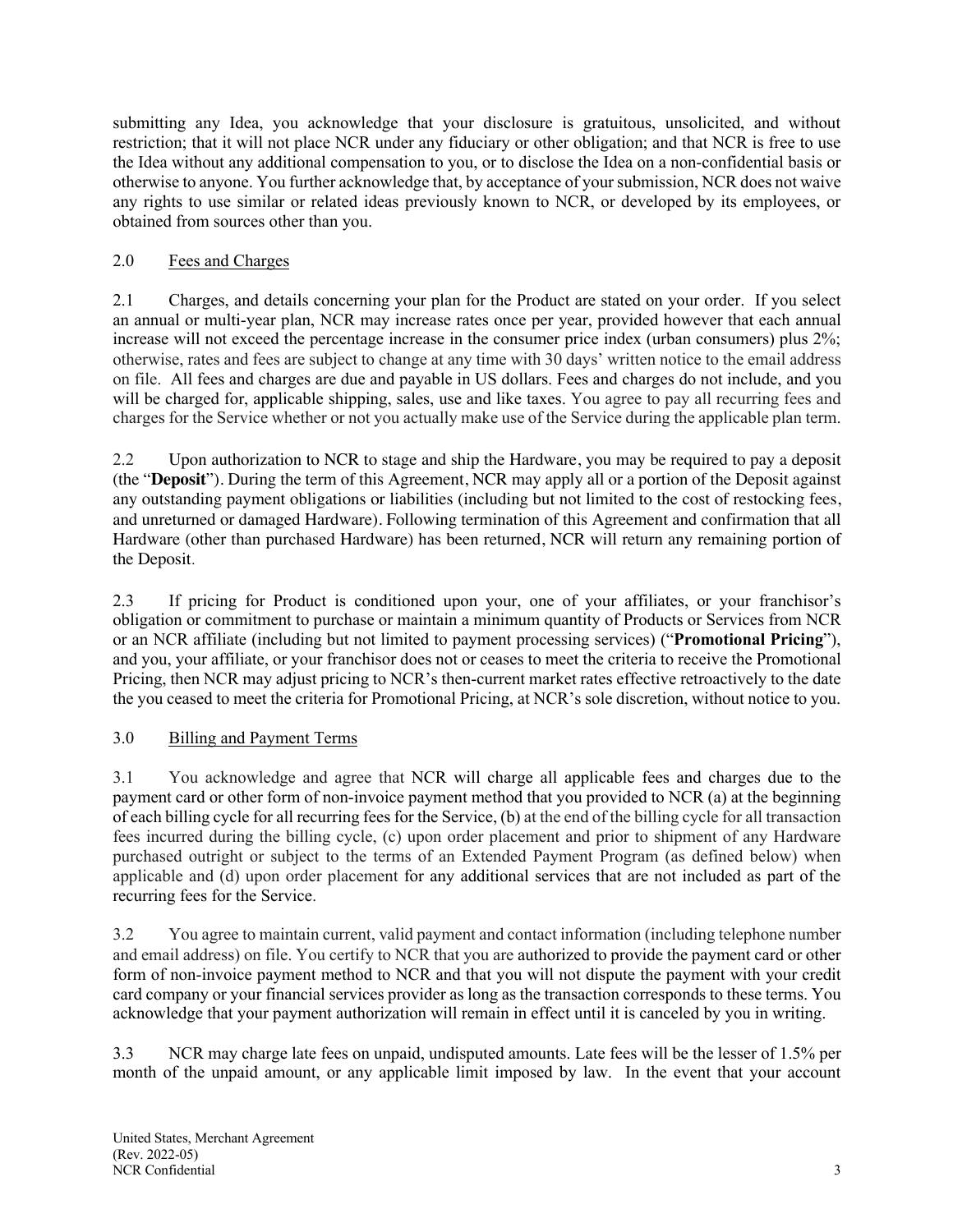becomes delinquent, you agree to pay all collection costs incurred by NCR, including reasonable attorney's fees and expenses.

## 4.0 Extended Payment Program for Eligible Hardware

4.1 For certain items of Hardware NCR may offer you the option to pay the total amount due to NCR over a period of time in monthly amounts charged either separate from the Service, or as part of a bundled Hardware and Service purchase price with an eligible plan term for the Service (an "**Extended Payment Program**"). If you elect to purchase a plan which includes Hardware as part of an Extended Payment Program, you may be subject to a credit check qualification and authorization, as well as applicable finance fees. You acknowledge that NCR reserves the right to include and charge additional fees such as applicable finance, shipping, sales, use and like taxes as part of the initial monthly amount due under an Extended Payment Program, which may be higher than the remaining monthly amounts due, otherwise these fees will be prorated over the remaining monthly amounts due to NCR. You acknowledge that NCR will not ship any Hardware to you until you meet required credit qualifications, accept the billing terms outlined in this document, and NCR receives the initial installment amount.

4.2 NCR may provide you with notice of other available third party financing or leasing options for Hardware purchases through other communications from NCR. You acknowledge that any Extended Payment Program offered by NCR is independent of any financing or leasing arrangements third party providers may offer, so the monthly amounts due to a third party provider for a Hardware purchase may not be the same as those under an Extended Payment Program offered by NCR.

## 5.0 Term; Cancellation and Termination

5.1 Unless indicated otherwise on your order, the initial term of this Agreement is 36 months from the date you submit your order for the Service (the "**Initial Term**"). Following the Initial Term, this Agreement will automatically renew for consecutive 12 month periods until cancelled or terminated as permitted hereunder. The Initial Term and all subsequent renewal terms are collectively referred to as the "**Term**." If you add a Product, Service, or other supplement to the Service that includes a minimum term that extends beyond the Initial Term (including but not limited to the Extended Payment Program for Eligible Hardware), then the Term for the Service will automatically extend and be co-terminus with the extended Term.

5.2 You may cancel the Service at any time by calling the Customer Care team at 1-877-270-3475. If you cancel the Service or NCR terminates the Service or this Agreement for cause at any time, you agree to pay all fees and charges due through the applicable date of termination or the date your Term is scheduled to expire, whichever date is later. If cancellation or termination occurs during the Term you will be immediately charged or required to pay NCR for all months remaining in your Term.

5.3 NCR may disable, suspend, or terminate your access to the Service immediately without notice (a) if you use the Services for any purpose other than as expressly permitted in this Agreement, (b) if you violate any applicable international, federal, state or local law, regulation, or ordinance in connection with your use of the Service, (c) if your use of the Service adversely affects other users of the Service, or (d) if you fail to timely meet the financial terms, including payment of applicable fees and charges properly due to NCR. Following any payment default for the Service or any Hardware you purchased under an Extended Payment Program or subscribed to, you may request a reactivation of the Service once the payment default has been resolved or settled through NCR or NCR's authorized agent, however NCR reserves the right to refuse such reactivation at NCR's discretion.

5.4 If any NCR property is not returned to NCR in good condition and working order after the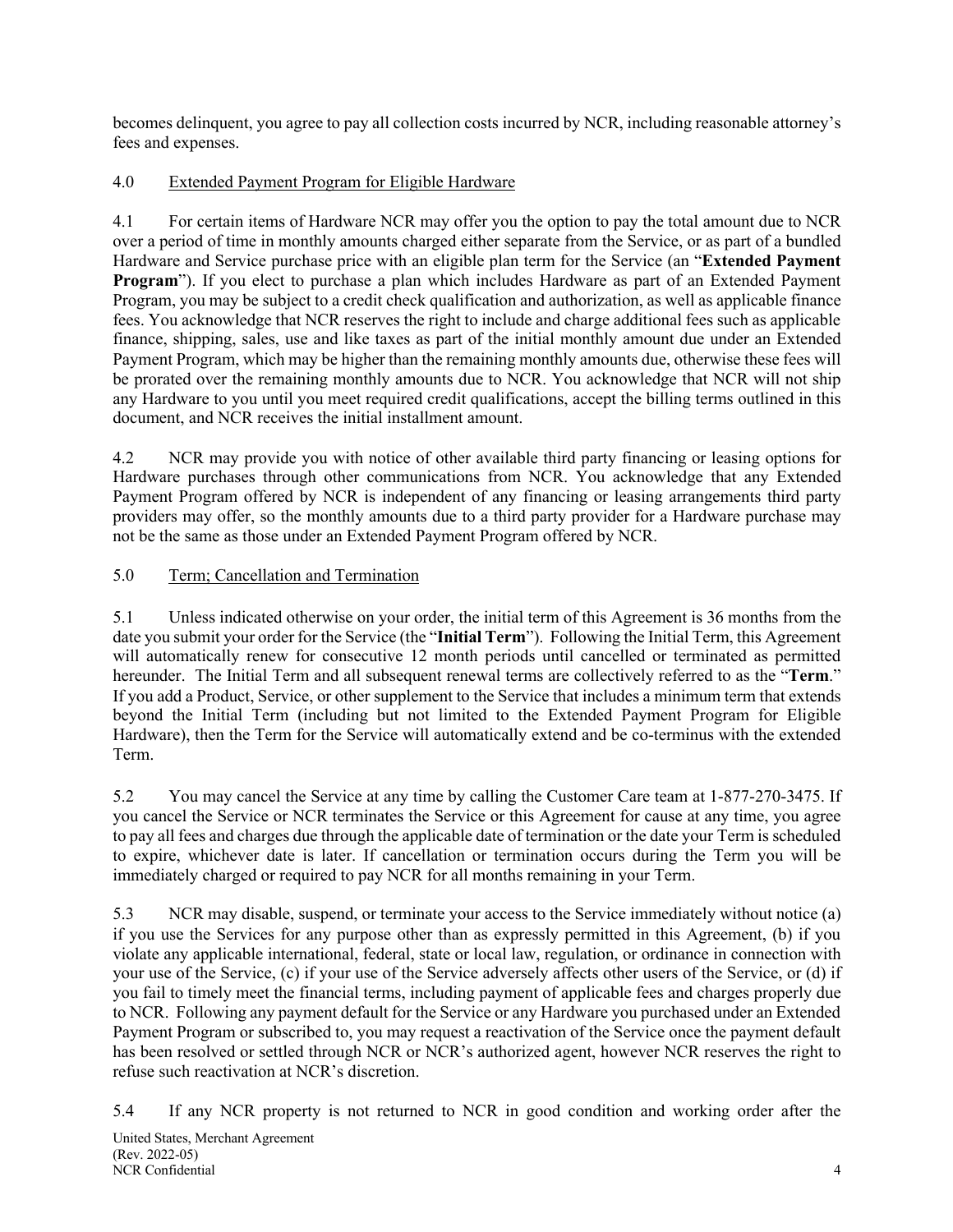termination of this Agreement, NCR reserves the right to charge you the then-current purchase or license list price charged by NCR for such unreturned items. Prior to returning the NCR property, you are solely responsible for backing-up all your data and information on the NCR property and deleting such data and information from the NCR property as necessary. NCR is not responsible for the use or misuse of data stored on subscribed Hardware that has been return. Upon termination of this Agreement and receipt of returned NCR property, NCR, in its sole and absolute discretion, may purge all such data and information.

## 6.0 Service Level Agreement

6.1 NCR will use commercially reasonable efforts to make the Service available to you at or above the Availabilty Rate set forth at https://www.ncr.com/support/aloha-sla. If NCR does not meet the Availability Rate, you are entitled to request a service-level credit subject to the terms of this Agreement. This credit is calculated as a percentage of the monthly recurring bill (or monthly pro rata share of billing, if billing does not occur monthly) for the Service for the month in which the Availability Rate was not met. The Availability Rate is determined by (a) dividing the total number of valid outage minutes in a calendar month by the total number of minutes in that month, (b) subtracting that quotient from 1.00, (c) multiplying that difference by 100 and (d) rounding that result to two decimal places in accordance with standard rounding conventions. The number of outage minutes per day for a given service is determined by the lesser of the number of outage minutes.

6.3 Unavailability due to other conditions or caused by factors outside of NCR's reasonable control will not be included in the calculation of the Availability Rate. Further, the following are expressly excluded from the calculation of the Availability Rate (a) Service unavailability affecting services or application program interfaces that are not used by you, (b) Cases where fail-over to another data center is available but not utilized, (c) Transient time-outs, required re-tries, or slower-than-normal response caused by factors outside of NCR's reasonable control, (d) Scheduled Downtime, including maintenance and upgrades, (e) Force majeure, (f) Transmission or communications outages outside the NCR-controlled environment, (g) Store-level down-time caused by factors outside of NCR's reasonable control, (h) Outages attributable to services, hardware, or software not provided by NCR, including, but not limited to, issues resulting from inadequate bandwidth or related to third-party software or services, (i) Use of the Service in a manner inconsistent with the documentation for the application program interface or the NCR Product, (j) Your Point of Sale (POS) failure or the failure to properly maintain the POS environment, including updating the POS firmware or version of the software running on the POS as recommended by either NCR, a third-party POS reseller or servicer and (k) Issues related to third party domain name system (DNS) errors or failures.

6.4 To obtain a service-level credit, you must submit a claim by contacting NCR through the website at https://www.ncr.com/support/aloha-sla Your failure to provide the claim and other information will disqualify you from receiving a credit. NCR must receive claims within 60 days from the last day of the impacted month. After that date, claims are considered waived and will be refused. You must be in compliance with the Agreement in order to be eligible for a service-level credit. You may not unilaterally offset for any performance or availability issues any amount owed to NCR. If multiple Services experience an outage in a given month, the total credit for that month will be the highest credit allowed for any single Service which failed; there is no stacking of credits.

6.5 THE REMEDIES SET FORTH IN THIS SECTION ARE YOUR SOLE AND EXCLUSIVE REMEDIES FOR PERFORMANCE OR AVAILABILITY ISSUES AFFECTING THE SERVICES, INCLUDING ANY FAILURE BY NCR TO ACHIEVE THE AVAILABILITY RATE.

7. NCR Responsibilities Provided that you are current on your payment obligations and otherwise in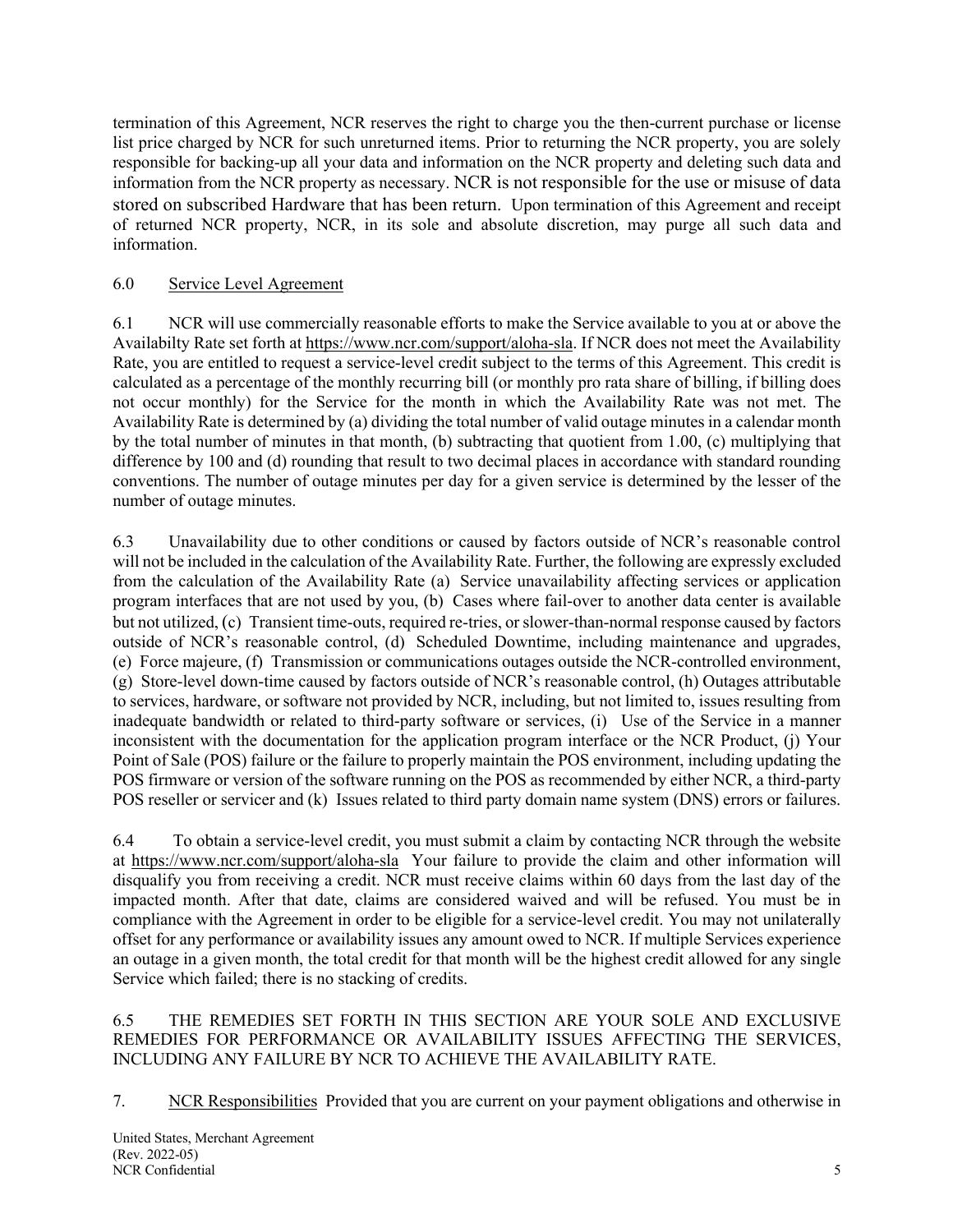compliance with this Agreement, yoursubscription fee includes remote maintenance services for Hardware, and support via telephone, email, or live text or chat for the Service on the terms stated at the Account Portal *(you acknowledge that third party message and data rates may apply)*.

## 8. Your Responsibilities

8.1 You are responsible for installing and configuring, and using the Service, Software, and Hardware, including account set up and configuration settings (unless NCR provides remote support for any of the foregoing as part of your subscription to the Service), compliance with applicable laws and regulations, and establishing any payment processing or other services certified by NCR for use with the Service (including through NCR's wholly owned affiliates). You will provide NCR access to your network, system, data, and relevant information as reasonably required to perform the Service. You acknowledge that NCR personnel may require, and you will provide, the ability to access and correct transaction or input data while the Service is being provided to you. NCR is not responsible for any damage caused by errors or omissions in any information, instructions, data, or scripts you or a third party provides on your behalf in connection with the Service, or any actions NCR takes at your direction.

8.2 To use the Service, you must maintain Internet access at your own expense. NCR IS NOT RESPONSIBLE FOR AND DOES NOT WARRANT THE PERFORMANCE OF ANY INTERNET SERVICE OR OTHER PROVIDER OR ITS SERVICES, AND YOU AGREE THAT NCR HAS NO LIABILITY TO YOU FOR SUCH PERFORMANCE OR SERVICES.

8.3 Title to hardware, software, systems, documentation, and other intellectual property NCR uses to provide the Service will remain with NCR or its licensors, unless otherwise agreed in writing. You will take reasonable actions to protect NCR's intellectual property rights.

- 9. Data and System Security
- 9.1 Definitions

9.1.1 "**Personal Data**" means information or data relating to an identified or identifiable natural person that is subject to protection under applicable Data Protection Law; where a natural person includes your personnel that access and use the Service or the Software or customers you transact business with using the Service ("Users").

9.1.2. "**Your Data**" means information or data (which may include Personal Data) that you input and transfer to NCR for processing and that is collected, stored or maintained in the course of providing the Service or the Software. Your Data expressly excludes any information or data that does not connect or associate you or any Users to or with such information or data.

9.1.3 "**Data Protection Laws**" means all laws and regulations that govern the access, use, disclosure, or protection of Personal Data to which a party is subject with respect to the Service or the Software.

9.1.4 "**Data Subject**" means the User to whom the Personal Data refers.

9.2 NCR has implemented physical, technical, and organizational measures designed to secure Personal Data from unauthorized access, use, alteration, or disclosure. NCR will (a) maintain an appropriate level of physical security controls over its data center including, but not limited to, appropriate alarm systems, fire suppression, and access controls (including off-hour controls), (b) periodically test its systems for security breach vulnerabilities, (c) use commercially reasonable efforts to protect its systems from unauthorized access, including the use of firewall and data encryption technologies as applicable and (d)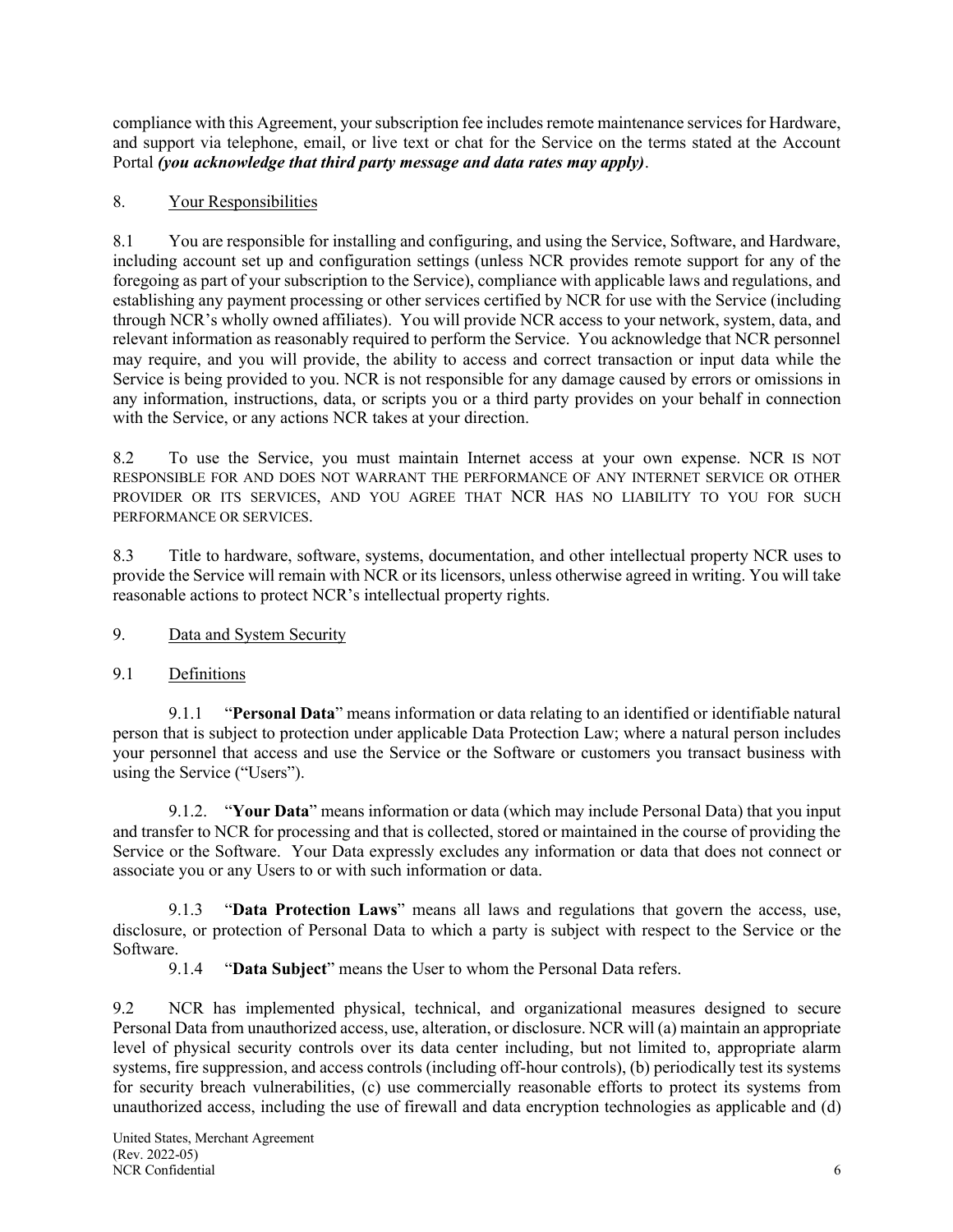maintain safety and physical security procedures with respect to its access and maintenance of Personal Data which are materially consistent with general industry practice. Notwithstanding the foregoing, you acknowledge that NCR cannot guarantee that unauthorized third parties will never be able to defeat those measures or use Personal Data for improper purposes. NCR may disclose Personal Data to the extent compelled by process of law, provided that you are given advance written notice (unless providing such notice is prohibited by law or regulation).

9.3 Your Data will remain your property. Except as otherwise provided in this Agreement, NCR will not disclose Your Data to any third party without your consent, but you acknowledge that Your Data and your Confidential Information may be subject to regulation and examination by auditors and regulatory agencies, and NCR may disclose it to them upon their request. NCR may retain, disclose, and use Transaction Data which it creates in the course of the Service and which may be based upon Your Data. "**Transaction Data**" is anonymized or aggregated data which has had all personally identifiable information removed.

9.4 You acknowledge that Personal Data may be transferred or stored outside of the European Economic Area or the country where the User is located in order for NCR to provide the Service and Software, and to perform its other obligations under this Agreement. You are responsible for all Your Data, including its legality, reliability, integrity, accuracy, and quality and your compliance with all applicable laws and regulations, including Data Protection Laws or other legal duties applicable to your possession, transmission, processing, or use of Your Data, and you will implement appropriate measures to ensure compliance. Such compliance includes but is not limited to you: (a) ensuring that the relevant Data Subjects have been informed of, and have given their consent to, the transfer, processing and use of their Personal Information; (b) providing appropriate notifications and communications to the relevant Data Subjects; (c) and managing any complaints or access requests from Data Subjects. NCR will take steps designed to ensure that the Your Data it collects is used for its intended purpose(s).

9.5 You acknowledge that it is your responsibility to secure and protect your network and information under the PCI Data Security Standard ("**PCI-DSS**") and that you are responsible for your own PCI-DSS compliance. You will (a) maintain an environment for your payment card processing activities which is compliant with the PCI-DSS or its successors, (b) not use the Service other than in compliance with the PCI-DSS, (c) promptly implement Service and Software updates provided by NCR, (d) not use any remote access application to access the Service except as authorized in writing by NCR, (e) securely delete previously stored information or data and (f) employ recommended security measures on your hardware not provided by NCR and wireless, mobile data or other systems or networks you use in connection with the Service, including use of available encryption and password protection. You are strongly advised to engage the services of a Qualified Security Assessor approved by the PCI Security Standards Council (a "**QSA**") to ensure that no payment card track data is present on your systems or network; determine your level of PCI-DSS compliance; assist you with your compliance obligations; and mitigate any issues that may arise.

9.6 You acknowledge that NCR does not control the transfer of data over telecommunications facilities, and that use of or connection to the Internet is inherently insecure and provides opportunity for unauthorized access by third parties. NCR will not be responsible for any delays, delivery failures, or any other loss, damage or corruption resulting from such transfer. NCR does not warrant that third party Internet sites will be accessible without interruption, will meet your requirements or expectations or those of any third party, or will be free from errors, defects, design flaws, or omissions. In the event of any loss, damage or corruption to any Your Data, NCR will use commercially reasonable efforts to restore the lost, damaged or corrupted Your Data from the latest back-up of such Your Data maintained by NCR in accordance with the archiving procedure.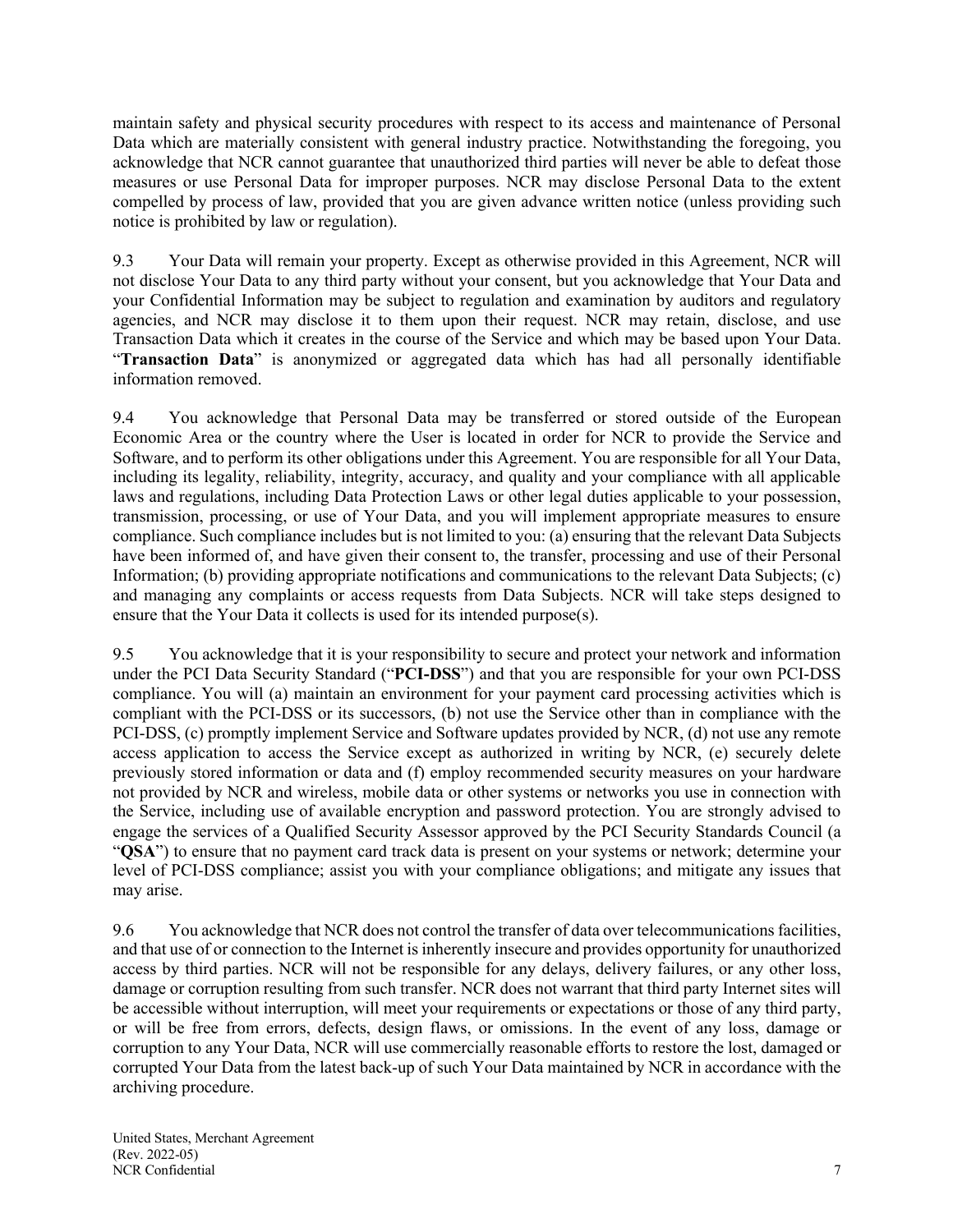9.7 You acknowledge that it is your responsibility to maintain the security of your own systems, servers, and communications links, and to provide secure access to those systems and information, and for all data backup and recovery, including retention of any data, records or information required by law or regulation. You will follow NCR's password security guidelines, and you will guard passwords against misuse. NCR may direct you to change the password to one that is more secure.

9.8 You will not use, nor will you permit any third party to use, the Service to upload, post, or otherwise transmit any data that (a) is deceptive, misleading, unlawful, harmful, threatening, abusive, harassing, tortious, defamatory, vulgar, obscene, libelous, invasive of another's privacy, hateful, or racially, ethnically, or otherwise objectionable, (b) is harmful to minors in any way, (c) you do not have a right to transmit under any law or under contractual or fiduciary relationships, (d) infringes any patent, trademark, trade secret, copyright, or other proprietary rights of any party, (e) constitutes unsolicited or unauthorized advertising or promotional materials, including but not limited to junk mail, spam, chain letters, and pyramid schemes, (f) is designed to access or monitor any material or information on any NCR system using any manual process or robot, spider, scraper, or other automated means, (g) violates Data Protection Laws or other laws or (h) contains software viruses or any other computer code, files, or programs designed to interrupt, destroy, impose an unreasonable or disproportionally large load on, or limit the functionality of any computer hardware or software, or telecommunications equipment. You will defend and hold NCR harmless from any claim or loss resulting from your failure to comply with this section.

9.9 With respect to any NCR computer system, network, or service, you agree not to (a) impersonate any person or entity, (b) forge headers or otherwise manipulate identifiers in order to disguise the origin of any data, (c) develop or deploy restricted access pages or hidden pages or images (*i.e*., those not linked from another accessible page), (d) interfere with or disrupt NCR websites, servers, systems, or networks, (e) violate any applicable law or regulation, (f) stalk or otherwise harass another, (g) use, or attempt to use, any system or account without the owner's permission or (h) interfere with, defeat, or circumvent any security function. You will defend and hold NCR harmless from any claim or loss resulting from your failure to comply with this section.

# 10. Warranties

10.1 NCR warrants that the Service and Software will be materially as described in their published user documentation. Provided that you have timely paid all subscription and other fees due, NCR will promptly at its expense correct any Service or Software that fails to materially conform to this warranty. If NCR is unable reasonably to do so, as your sole remedy you may terminate the Service by giving written notice to NCR within 30 days after the nonconformance, and NCR will cease delivering the Service within 30 days after receiving your written notice. You will pay NCR for all Service actually provided through the termination date. Hardware is warranted against defects in manufacture for 30 days from the date of purchase, and NCR will replace or refund the purchase price of nonconforming Hardware. Warranty claims must be submitted by you or a Reseller on your behalf in accordance with the terms stated at the Account Portal. THESE ARE THE SOLE AND EXCLUSIVE WARRANTIES MADE BY NCR. THERE ARE NO WARRANTIES OF MERCHANTABILITY OR FITNESS FOR A PARTICULAR PURPOSE. THERE ARE NO OTHER WARRANTIES OR WARRANTY REMEDIES, ORAL OR WRITTEN, EXPRESS OR IMPLIED. NCR does not warrant that a Product will yield any particular business or financial results; that data, reports, or analysis will be accurate in all respects; that a Product will be free from all bugs and errors; or that a Product will operate without interruption.

10.2 You warrant that (a) you are at least 18 years of age, (b) you are eligible to register and use the Service and have the right, power, and ability to enter into and perform under this Agreement, (c) the name you identify when you register is your real name or the business name under which you sell goods and services, (d) any sales transaction you submit will represent a bona fide sale by you, will accurately describe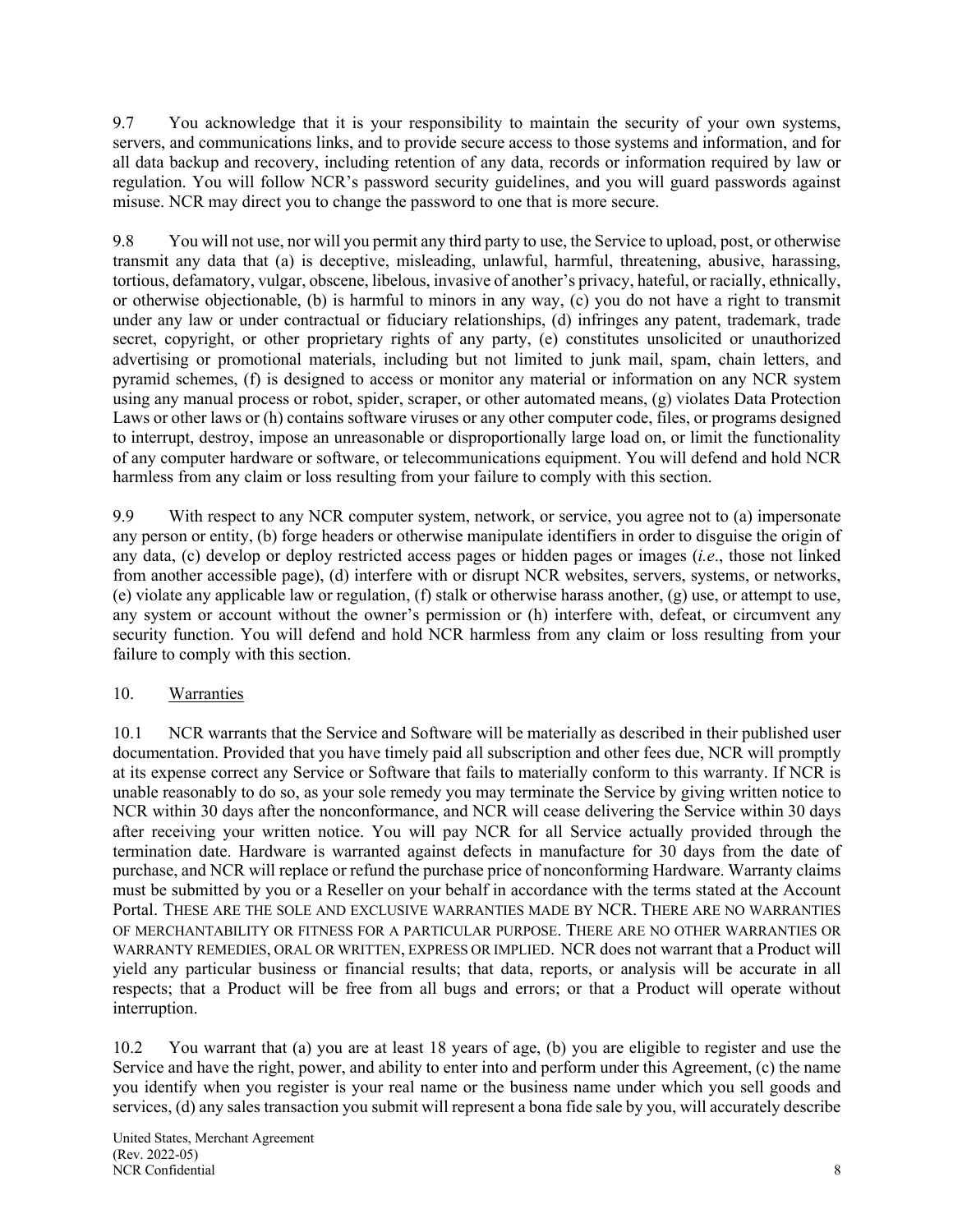the goods or services sold and delivered to a purchaser, and will be properly reported for tax (including sales and ad valorem tax) purposes and (e) you will fulfill all your obligations to each customer for which you submit a transaction and will resolve any dispute or complaint directly with the customer.

## 11. Infringement Claims

11.1 NCR will, at its expense, defend you against any IP Claim. NCR will also pay the damages, costs, and attorneys' fees that are awarded against you in a final, non-appealable court judgment for the IP Claim, or required to be paid by you or on your behalf in a settlement of the IP Claim that NCR has agreed to in writing. As used in this Section 11, an "**IP Claim**" means a suit brought against you by a third party to the extent the suit alleges that your use of a purchased Product infringes a patent or copyright of the third party.

11.2 NCR's obligations set forth in Section 11.1 are subject to you: (a) providing prompt written notice that the IP Claim has been threatened or brought, whichever is sooner (the "**Claim Notice**"); (b) providing NCR sole control of the defense and any appeal or settlement (at NCR's discretion) of the IP Claim (collectively, "**Defense or Settlement**"); (c) cooperating with respect to the Defense or Settlement; (d) providing NCR with requested documentation and information relevant to the IP Claim or the Defense or Settlement; and (e) complying with all court orders. If your delay in providing the Claim Notice causes detriment to NCR with respect to the defense or resolution of the IP Claim, the obligations set forth in Section 11.1 will not apply to the IP Claim. Notwithstanding any other provision of this Agreement, NCR is not responsible for any fees (including attorneys' fees), expenses, costs, judgments, or awards that are incurred prior to its receipt of the Claim Notice from you. NCR will have the sole right to select counsel. You may, at your sole expense, engage additional counsel of your choosing for purposes of conferring with NCR's counsel.

11.3 The obligations set forth in Section 11.1 will not apply to an IP Claim if the alleged infringement is based on, caused by, or results from (a) NCR's compliance with any of your designs, specifications, or instructions; (b) modification of the Product other than by NCR; (c) any product or service not provided by NCR to you or (d) combination or use of the Product with any product or service not provided by NCR to you.

11.4 If an intellectual property infringement allegation is brought or threatened against a purchased Product, or NCR believes that such an allegation may be brought or threatened, NCR may obtain a license for the Product; modify the Product; or replace the Product with a product having substantially the same functionality. If NCR in its discretion determines that none of the foregoing is available on a reasonable basis, upon NCR's written notice to you (a) NCR may cease delivering the affected Products and refund any amount that you have pre-paid for any such Products not yet delivered and (b) you will promptly return all of the affected Software or Hardware to NCR, and NCR will refund the price you paid NCR for that Software or Hardware, less depreciation on a five year straight-line basis.

11.5 THIS SECTION 11 SETS FORTH NCR'S ENTIRE OBLIGATIONS AND YOUR EXCLUSIVE REMEDIES WITH RESPECT TO ANY IP CLAIM OR ANY INTELLECTUAL PROPERTY INFRINGEMENT.

### 12. Mutual Liability Limitations

12.1 NEITHER PARTY WILL BE LIABLE TO THE OTHER, WHETHER IN AN ACTION IN CONTRACT, TORT, PRODUCT LIABILITY, STRICT LIABILITY, STATUTE, LAW, EQUITY, OR OTHERWISE ARISING UNDER OR RELATED TO THIS AGREEMENT: FOR ANY INDIRECT, INCIDENTAL, CONSEQUENTIAL, SPECIAL, OR PUNITIVE DAMAGES; FOR LOSS OF PROFITS OR REVENUE (OTHER THAN IN AN ACTION BY NCR TO RECOVER AMOUNTS OWED); OR FOR LOSS OF REPUTATION, GOODWILL, TIME, OPPORTUNITY, DATA OR ACCESS TO DATA. As used in this Section 12, a "party" includes a party to this Agreement and its affiliates, employees, agents,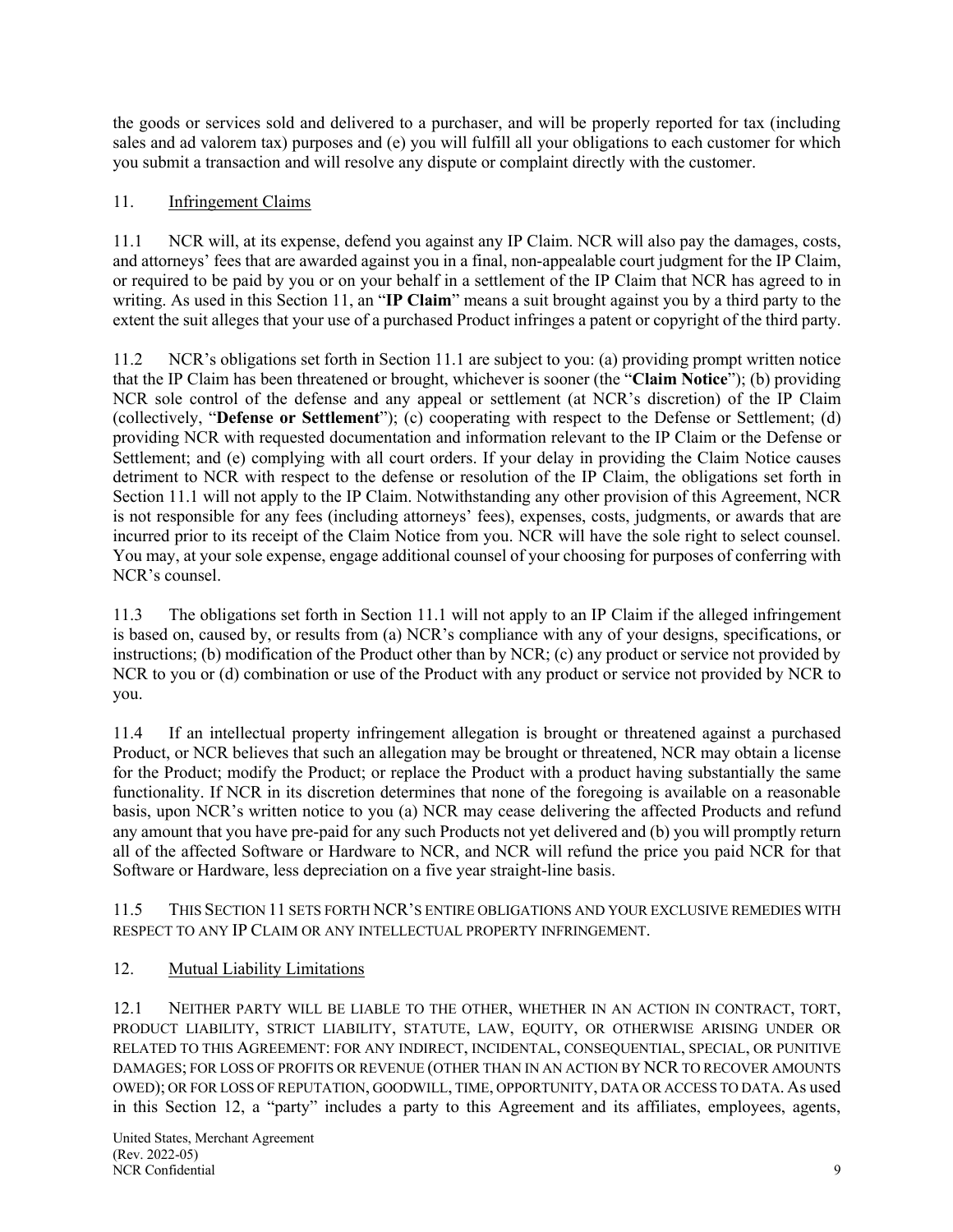contractors, and suppliers when acting in that capacity with respect to the Products, and any persons or entities claiming by or through a party to this Agreement.

12.2 NEITHER PARTY WILL BE LIABLE TO THE OTHER FOR ANY AMOUNT GREATER THAN THE CUMULATIVE PURCHASE PRICE, FEES, AND CHARGES PAID FOR THE HARDWARE AT ISSUE; OR IN THE CASE OF THE SERVICE OR THE SOFTWARE, ANY AMOUNT GREATER THAN THE TOTAL FEES CHARGED BY NCR DURING THE PRECEDING 12 MONTHS FOR THE SERVICE OR THE SOFTWARE GIVING RISE TO THE LIABILITY.

12.3 Sections 12.1 and 12.2 will not limit a party's liability for bodily injury, including death, to the extent caused by its negligence or willful misconduct; or a party's liability for violating the other party's intellectual property rights; or a party's obligation to defend, hold harmless, or indemnify the other party as set forth in this Agreement or any Exhibit; or its liability for damages which cannot be excluded under applicable law or regulation.

12.4 EACH CLAUSE AND PHRASE OF THIS SECTION 12 IS SEPARATE FROM EACH OTHER CLAUSE AND PHRASE, AND FROM THE REMEDY LIMITATIONS AND EXCLUSIONS ELSEWHERE IN THIS AGREEMENT, AND WILL APPLY NOTWITHSTANDING ANY FAILURE OF ESSENTIAL PURPOSE OF A REMEDY, ANY TERMINATION OF THIS AGREEMENT, OR SEVERABILITY OF ANY CLAUSE OR PHRASE IN THIS AGREEMENT.

# 13. Third Party Products

13.1 Third party products provided to you by NCR for use with your subscription to the Service are subject to any terms provided by their supplier, including but not limited to those terms and conditions set forth in the exhibits attached hereo. Third party terms and conditions are subject to change at any time by the supplier, and you agree that your use of such third party products and services is governed by such supplier's terms and conditions. You hereby release NCR from any and all liability associated with any damages or claims arising out of or related to third party products. UNLESS NCR SPECIFICALLY AGREES OTHERWISE IN WRITING, YOU ACKNOWLEDGE AND AGREE THAT SUCH THIRD PARTY PRODUCTS ARE PROVIDED "AS-IS" WITHOUT A WARRANTY FROM NCR. ACCORDINGLY, NCR EXPRESSLY DISCLAIMS ALL WARRANTIES OF ANY NATURE WITH RESPECT TO ANY SUCH THIRD PARTY PRODUCTS, WHETHER ORAL OR WRITTEN, EXPRESS OR IMPLIED, INCLUDING BUT NOT LIMITED TO THE IMPLIED WARRANTIES OF MERCHANTABILITY, FITNESS FOR A PARTICULAR PURPOSE, AND NON-INFRINGEMENT OF ANY THIRD PARTY RIGHTS.

13.2 Third party products and services may be advertised or made available to you for purchase directly from their supplier by email or other electronic communications, including notifications made through the Service or the Account Portal. Any representations or warranties that may be provided in connection with any such third party products or services are provided solely by their supplier. NCR will not be responsible for any of your dealings or interactions with any of those third party suppliers.

### 14. Confidentiality

14.1 "**Confidential Information**" is proprietary information disclosed by one party to the other related to the disclosing party, this Agreement, or the Products. In addition, business plans, pricing information, software in human-readable form, and any other information that, by its nature or on its face, reasonably should be understood by the receiving party to be confidential will be considered Confidential Information whether or not it is so marked. Otherwise, Confidential Information disclosed in documents or other tangible form must be clearly marked as confidential at the time of disclosure, and Confidential Information disclosed in oral or other intangible form must be identified as confidential at the time of disclosure.

14.2 Confidential Information does not include information that is or becomes available without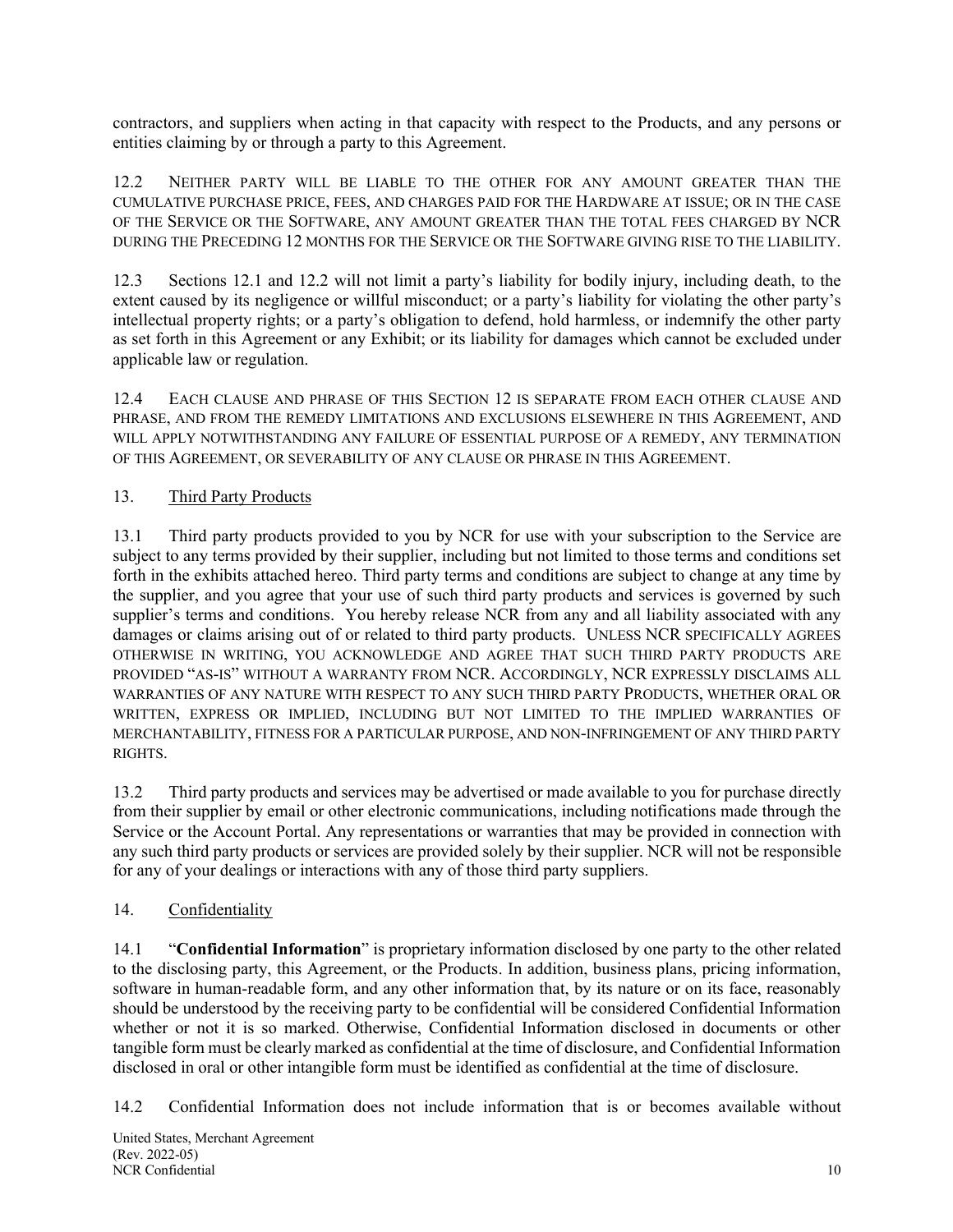restriction through no wrongful action or inaction.

14.3 All Confidential Information remains the disclosing party's property. Upon the disclosing party's request, all Confidential Information (other than materials that have been licensed to the recipient and with respect to which the recipient is in full compliance with its obligations) will be destroyed or returned to the disclosing party, less a single archival copy which may be used only to address disputes related to that Confidential Information.

14.4 Each party will use reasonable efforts to prevent the disclosure of the other's Confidential Information to third parties and its employees who do not have a need to know, but may disclose Confidential Information to the extent compelled by process of law, provided that the disclosing party is given advance written notice (unless providing such notice is prohibited by law). Confidentiality obligations under this Agreement with respect to business plans, pricing information and software in human-readable form will continue indefinitely. Otherwise, confidentiality obligations under this Agreement will end three years after the date of disclosure. Protection of Personal Data is set forth in Section 9.

14.5 Either party may disclose Confidential Information to its accountants, lawyers, and other professional advisors; and to its affiliates, consultants, and contractors who have a need to know it to further permitted use of the Service; provided that each agrees in writing to confidentiality obligations consistent with this Agreement, including its intellectual property and confidentiality provisions. The disclosing party is an intended third party beneficiary of any such agreement and will have the right to directly enforce it.

## 15. Marketing, Public Statements

You agree that NCR may reference your execution of this Agreement and your status as a user of the Products and may use your logos in product literature, advertisements, articles, press releases, marketing literature, presentations, social media and the like. You agree you will not make disparaging remarks about Aloha Cloud, NCR, NCR Silver, or any of its employees, officers, or agents.

### 16. Governing Law; Disputes

16.1 The laws of the State of New York, U.S.A. govern this Agreement, and the relationships created by it, except for its laws regarding conflicts of law and arbitrability; the Federal Arbitration Act governs all issues of arbitrability. Neither party may bring a claim more than two years after the underlying cause of action first accrues.

16.2 Each party agrees to give the other prompt written notice of any claim, controversy, or dispute arising under or related to this Agreement, and both parties agree to engage in good faith discussions to resolve the matter. If that fails to resolve the matter promptly, upon the election of either party, the parties will participate in a non-binding mediation before a mutually-agreed mediator. Any controversy, claim or dispute which is not resolved through the procedures set forth above within 60 days following the initial notice (or such longer period as the parties may agree) will be resolved by arbitration before a sole arbitrator who is an attorney, under the then-current Commercial Arbitration Rules of the American Arbitration Association. The duty and right to arbitrate will extend to any employee, officer, director, shareholder, agent, or affiliate, of a party to the extent that right or duty arises through a party or is related to this Agreement. The decision and award of the arbitrator will be final and binding, and the award rendered may be entered in any court having jurisdiction. The arbitrator is directed to hear and decide potentially dispositive motions in advance of a hearing on the merits by applying the applicable law to undisputed facts and documents. The arbitration will be held in Atlanta, Georgia, U.S.A.. This Section 16.2, and the obligation to mediate and arbitrate, will not apply to claims for misuse or infringement of a party's intellectual property or Confidential Information, or collection of sums owed to NCR under this Agreement.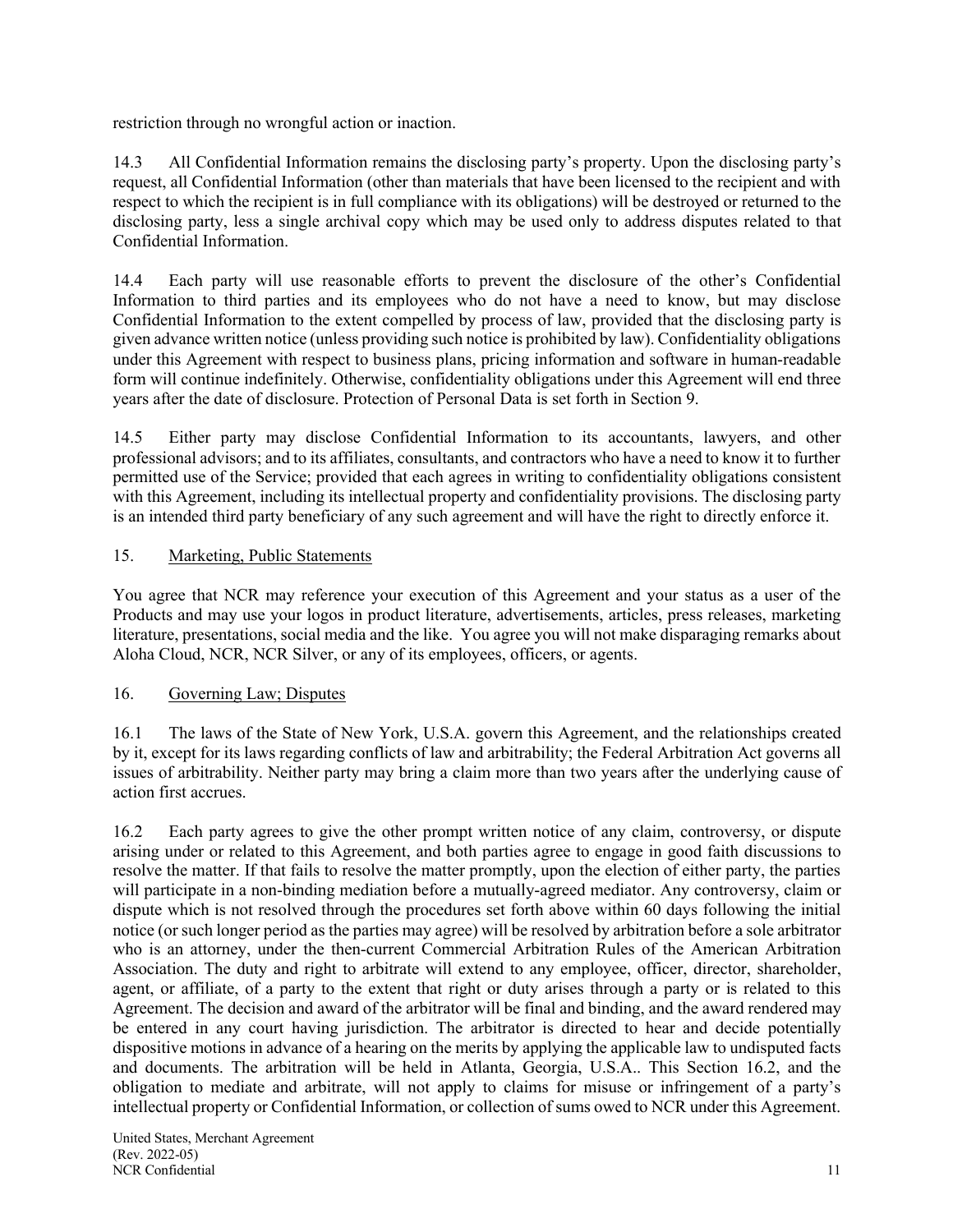A party may at any time seek from a court of competent jurisdiction an injunction or other equitable relief in aid of arbitration. The arbitrator will not have authority to award punitive damages, non-compensatory damages, or any damages other than direct damages, nor have authority to award direct damages inconsistent with the limitations and exclusions set forth in this Agreement. The United Nations Convention for the International Sale of Goods does not apply to this Agreement.

# 17. General Terms

17.1 Except for your obligation to make payments when due, neither party will be liable for failing to fulfill its obligations due to acts of God or government, civil commotion, military authority, war, riots, terrorism, strikes, fire, attacks on or through the Internet, or other causes beyond its reasonable control.

17.2 Except as permitted by this Section 17.2, neither party may assign this Agreement or its rights or obligations under it without the express consent of the other party. NCR may use affiliates, contractors or suppliers to act on its behalf (but doing so will not alter NCR's obligations to you, and those parties will be bound to the same confidentiality obligations as NCR), and may assign this Agreement to an affiliate, or to an assignee or transferee upon NCR's entry into a merger, consolidation or sale of assets transaction. In this Agreement, references to "NCR" include its employees, contractors, and agents.

17.3 The parties are independent contractors to one another. Employees of one will not be deemed to be or act as employees or representatives of the other. A party will not be responsible for compensating; providing insurance or benefits; making unemployment, Social Security, or Medicare contributions; or withholding taxes or other withholdings against earnings of the other's employees or contractors. Except as expressly stated otherwise, no third party will be a beneficiary of this Agreement.

17.4 If any provision of this Agreement is held to be illegal, invalid, or unenforceable in whole or in part, it will be enforced to the maximum extent permissible so as to effect the intent of the parties, and the remaining provisions will remain in full force and effect. Terms intended by the parties to survive termination of this Agreement will survive termination. Failure to enforce any provision of this Agreement will not constitute a waiver of future enforcement of that or any other provision.

# **EXHIBITS TO THE MERCHANT AGREEMENT**

### **THIRD PARTY SUPPLIER TERMS AND CONDITIONS AND ADDITIONAL PRODUCT TERMS:**

Chowly - https://www.chowly.com/wp-content/uploads/2022/01/Chowly-online-TOS-111821.pdf

## *The following additional terms apply to the iOS version of the Software available for download in the App StoreSM, such terms control in the event of a conflict with the terms of the Agreement:*

1. Acknowledgement: The parties acknowledge that the Agreement is concluded between them, and not with Apple Inc. ("Apple"), and NCR, not Apple, is solely responsible for the Software and the content thereof.

2. Scope of License: You are only permitted to use the Software on supported Apple mobile or hardware devices that you own or control as permitted by the Usage Rules set forth in the App Store Terms of Service.

3. Maintenance and Support: NCR is solely responsible for providing any maintenance and support services with respect to the Software as specified in the Agreement, or as required under applicable law.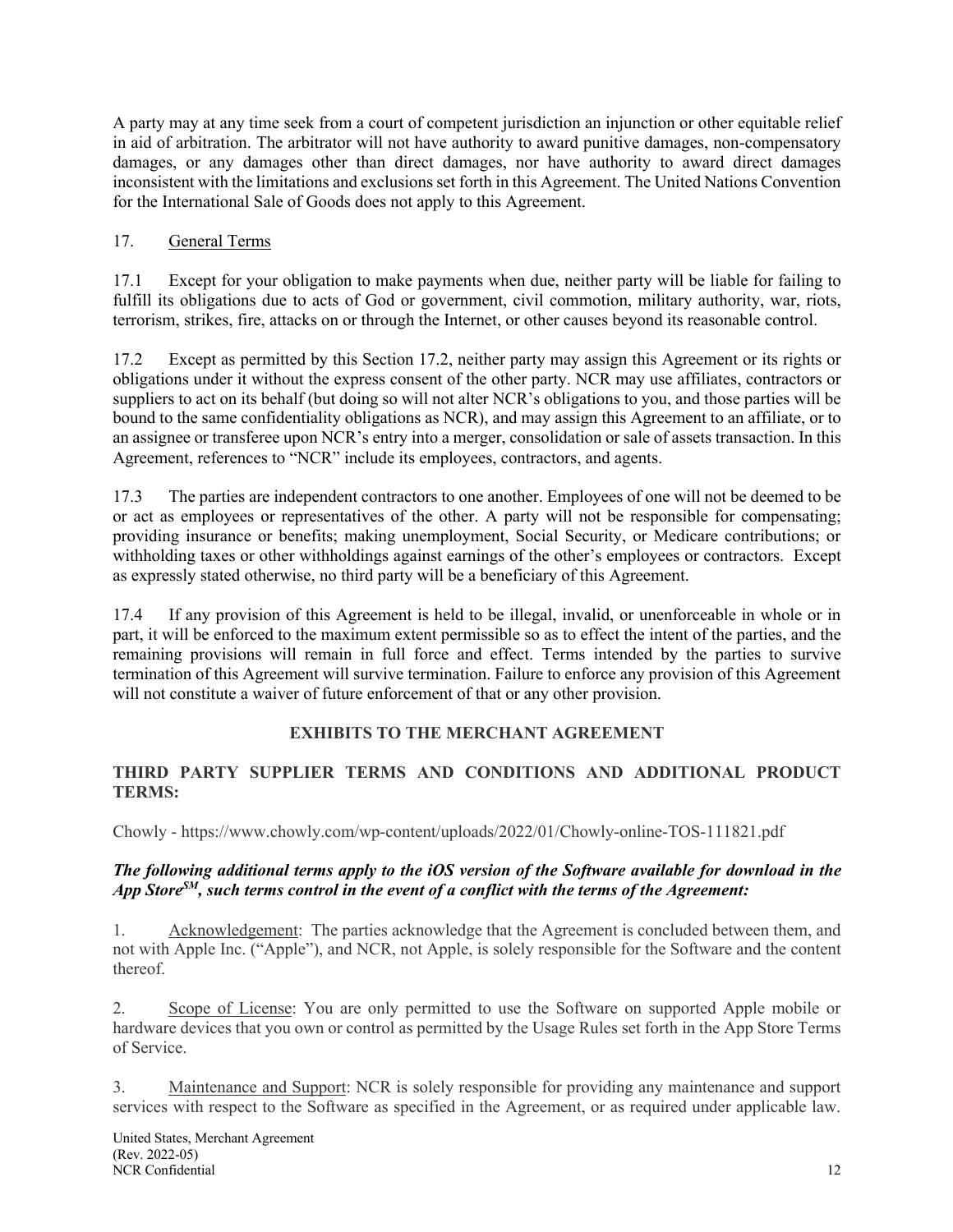The parties acknowledge that Apple has no obligation whatsoever to furnish any maintenance and support services with respect to the Software.

4. Warranty: NCR is solely responsible for any product warranties with respect to the Software in accordance with the terms of the Agreement. In the event of any failure of the Software to conform to any applicable warranty, you may notify Apple, and Apple will refund the purchase price for the Software to you (if you paid any for the Software); and that, to the maximum extent permitted by applicable law, Apple has no other warranty obligation whatsoever with respect to the Software, and any other claims, losses, liabilities, damages, costs or expenses attributable to any failure to conform to any warranty with respect to the Software is NCR's sole responsibility in accordance with the terms of the Agreement.

5. Product Claims: The parties acknowledge that NCR, not Apple, is responsible for addressing any claims you or any third party relating to the Software or your possession and/or use of the Software, including, but not limited to: (a) product liability claims; (b) any claim that the Software fails to conform to any applicable legal or regulatory requirement; and (c) claims arising under consumer protection or similar legislation.

6. Intellectual Property Rights: The parties acknowledge that, in the event of any third party claim that the Software or your possession and use of the Software infringes that third party's intellectual property rights, NCR, not Apple, will be solely responsible for the investigation, defense, settlement and discharge of any such intellectual property infringement claim in accordance with the terms of the Infringement Claims section of the Agreement.

7. Legal Compliance: You represent and warrant that (a) you are not located in a country that is subject to a U.S. Government embargo, or that has been designated by the U.S. Government as a "terrorist supporting" country; and (b) you are not listed on any U.S. Government list of prohibited or restricted parties.

8. Developer Name and Address: NCR Corporation is the developer of the Software. Please direct any end-user questions, complaints or claims with respect to the Software to the Customer Care Team by mail at 864 Spring Street NW, Atlanta, Georgia 30308; by telephone at 1-877-270-3475; or by email to customercare@ncrsilver.com.

9. Third Party Beneficiary: The parties acknowledge and agree that with respect to the Software, Apple, and Apple's subsidiaries, are third party beneficiaries of the Agreement, and that, upon your acceptance of the terms and conditions of the Agreement, Apple will have the right (and will be deemed to have accepted the right) to enforce the Agreement against you as a third party beneficiary thereof.

### *The following additional terms apply to the EMV PSP Service (as defined below), such terms control in the event of a conflict with the terms of the Agreement:*

1. Definitions

Any capitalized terms set forth herein but not defined below will have the meaning set forth in the Agreement.

"**Bank Charges**" means the charges levied by the Merchant Acquiring Bank for Transactions and Refunds. "**Bank System**" means the banking system operated by any approved bank, financial institution or other body.

"**Card**"means credit, debit, smart or other charge or pre-paid cards branded as follows: Visa, Mastercard, American Express, Visa Debit, Solo, Maestro (subject to the Codes of Practice).

"**Codes of Practice**" means all codes of practice, rules of procedure, guidelines, directions, scheme rules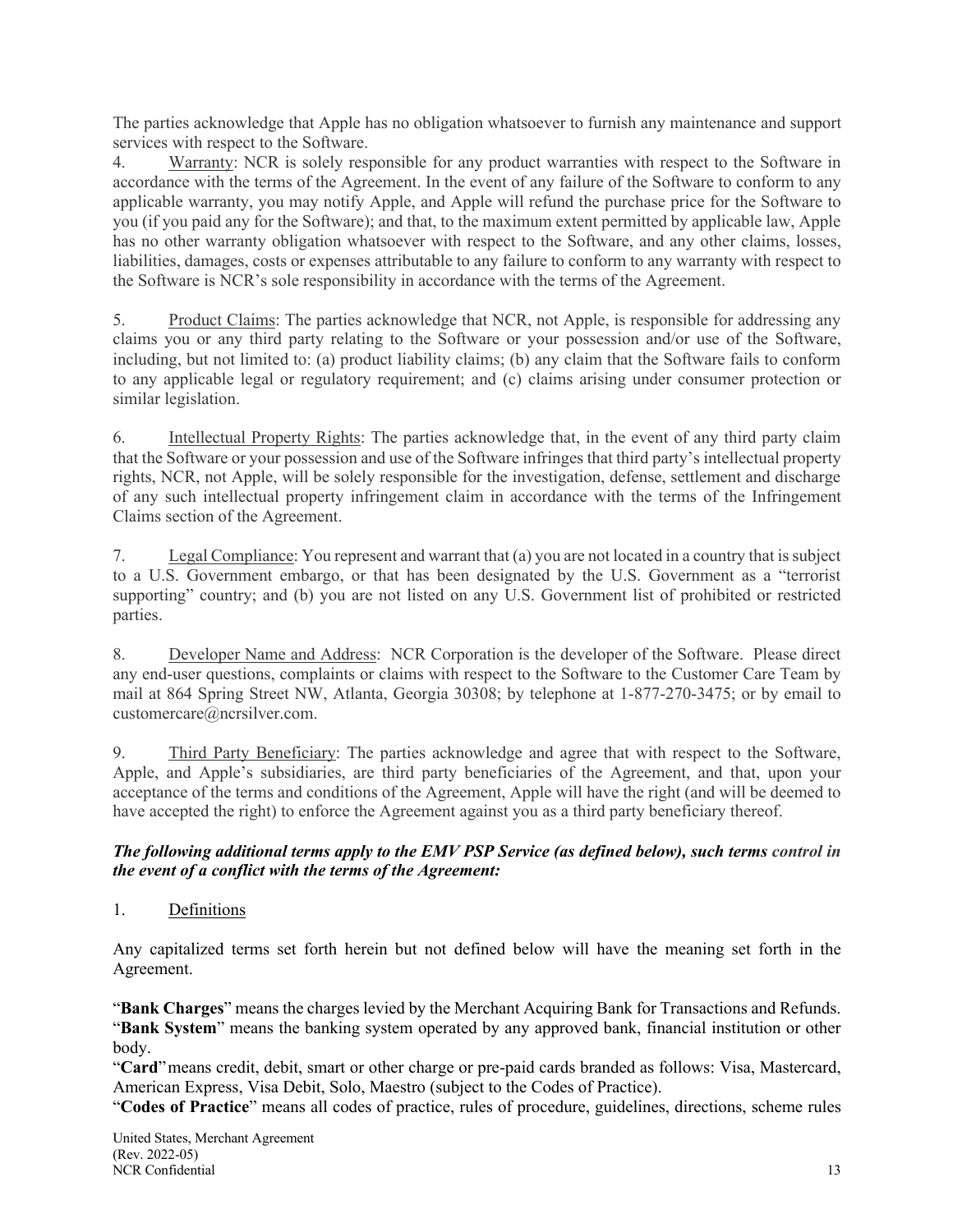and other requirements issued by the Bank System and specified from time to time as being applicable to the EMV PSP Service and your use of those.

"**CVV, CVV2, CVC2 or PVV**" means the security digits encoded on the Card, printed on the Card signature strip or appearing elsewhere on the Card.

"**EMV PSP Service**" means the Card payment gateway services, which may be powered by one or more third party suppliers, you access and use to route Card based payments you accept from a Service User to submit for authorization and settlement to the Merchant Acquiring Bank.

"**Intellectual Property**" means all copyright, design rights, database rights, trademarks, trade names, Confidential Information, service marks, domain name rights, patents, know-how and all other intellectual property rights, whether registered, registerable or not and both present and future.

"**Merchant Account**" means the merchant account facility agreed between you and the Merchant Acquiring Bank.

"**Merchant Acquiring Bank**" means the bank with which you hold a Merchant Account which you must maintain to accept Card based payments.

"**Offering**" means the products or services you offer to the Service User from the Terminal for which a Card payment is made using the EMV PSP Service.

"**Public System**" means the telecommunications system run by a public telecommunications operator or internet service provider which may be accessed by GSM Data, ISDN, IP, Mobitex (i.e. the Radio Packet Data Network), analogue line or other transmission type.

"**Refund**" means a Transaction amount that you refund to the Service User.

"**Service User**" means your customer, i.e. the purchaser of the Offering.

"**Termina**l" means the EMV-enabled machine, terminal or other hardware device you obtain from NCR as an item of Hardware to use in connection with the Service to make the Offering to the Service User and to access the EMV PSP Service.

"**Track 2 Information**" means the information held on the Card, typically on the computer chip or the magnetic stripe.

"**Transaction**" means each individual Card payment authorization and/or settlement processed by the EMV PSP Service in connection with the Service.

#### 2. Duration

Unless earlier terminated as provided for herein or the Agreement, the terms of this Exhibit will continue in force while the EMV PSP Service is provided from any Terminal in connection with the Service.

#### 3. Your Obligations

You will (a) at all times throughout the duration of the terms of this Exhibit ensure that all publicity, signage, and/or promotional material you issue, or have issued on your behalf, in respect of or in connection with the EMV PSP Service complies in all respects with the Codes of Practice and includes information which will enable the Service User to ascertain prior to use the charge which is payable for the purchase of the Offering. You will not in any publicity or other promotional activity state or imply any approval by NCR or its third party suppliers of the Offering in any way without the prior written approval of a duly authorized officer of NCR or its third party suppliers, as applicable; (b) ensure that before you make the Offering available to the Service User all such rights, authorizations, licenses, exemptions, consents and permissions have been obtained or granted and all such requirements of law or of any other competent authority or public body have been complied with as are necessary or prudent in connection with the Offering. You will at all times throughout the duration of the terms of this Exhibit maintain in full force and effect all such rights, authorizations, licenses, consents and permissions and comply with all such requirements; (c) provide to NCR such assistance and/or information as NCR or its third party supplier may from time to time reasonably demand in order to comply with all or any requirements and conditions at any time and from time to time imposed by applicable law or regulation with respect to the EMV PSP Service; (d)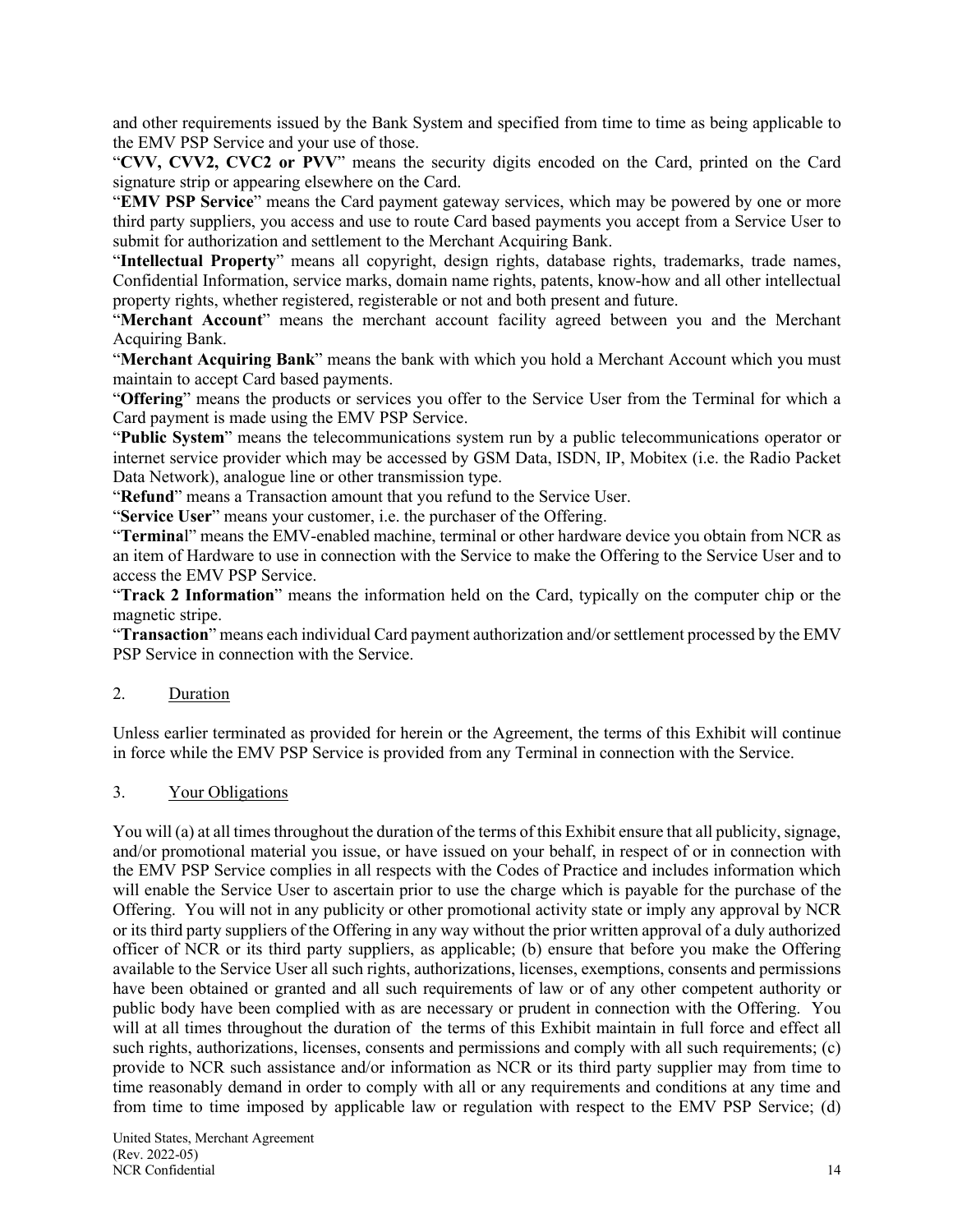undertake not to disconnect or interfere with the operation of the Terminals or the EMV PSP Service and will use your best efforts to prevent such disconnection or interference by a third party except where explicitly agreed in writing between NCR and you; (e) report to NCR any abuse or threatened abuse or loss of the EMV PSP Service or any factors affecting the performance of the EMV PSP Service as soon as practicable after you become aware of such abuse, loss or performance factors; (f) not use the EMV PSP Service in any manner whatsoever which constitutes a violation of any applicable law or regulation or which may cause NCR or its third party supplier to be subject to any investigation, prosecution or legal action. NCR reserves the right to terminate this Exhibit or the Agreement with immediate effect in the event that you breach this subsection  $(f)$ ;  $(g)$  except where otherwise agreed between the parties in writing, be responsible for the installation of the EMV PSP Service, which without limiting the foregoing, will include you setting up a Merchant Account with an approved Merchant Acquiring Bank, the linking of all Terminals to the Public System and the provision, installation and maintenance of a suitable method for delivering the Card information to the EMV PSP Service and thereafter the maintenance of all links and any costs associated with the foregoing; and acknowledge that NCR and its third party suppliers do not have access to your Merchant Account and that it is therefore your responsibility to reconcile the payments and debits being made into your Merchant Account with the Transactions and/or Refunds processed by the EMV PSP Service in connection with the Service. In the event that you identify a discrepancy you must notify NCR as soon as reasonably practical. NCR and its third party suppliers will have no liability for discrepancies which have occurred more than 14 days prior to the date any such problem is notified to them.

### 4. EMV PSP Service Deferred Authorization Disclosures and Acknowledgment

Subject to the Merchant Acquiring Bank allowing deferred authorizations, the EMV PSP Service is configured to accept Cards when communication with the Merchant Acquiring Bank is unavailable ("**Deferred Authorization**" mode). In such instances a predefined Transaction limit you establish in your sole discretion can be configured so that charges above this limit are automatically rejected and charges below this limit are automatically accepted without approval of the Merchant Acquiring Bank. Due to the increased liability and risk exposure to you when operating in Deferred Authorization mode, you acknowledge and agree that your use of Deferred Authorization mode is subject to the following terms: (a) You acknowledge that NCR will enable Deferred Authorization mode only in emergencies or when online communication with the Merchant Acquiring Bank is not economically practical or is otherwise not feasible; (b) You understand that if the Deferred Authorization mode is enabled, Cards will be accepted even though the EMV PSP Service, the Service or related back office application is unable to communicate with the Merchant Acquiring Bank without immediate approval from the Merchant Acquiring Bank; (c) You understand that if either the EMV PSP Service, the Service or related back office application is lost, destroyed or reset before or while being brought online to the Merchant Acquiring Bank, Cards you accept from a Service User in connection with the Service but not authorized through the EMV PSP Service may be lost, and, as a result, you may lose the revenue associated with any such Card transactions; (d) You understand that once the EMV PSP Service, the Service or related back office application are brought online, some Card charges accepted but not approved may be declined or not approved by the Merchant Acquiring Bank, and as a result, the revenue associated with the rejected Card charges may be lost; (d) You understand that operating in Deferred Authorization mode may increase the risk or severity of potential breaches which may increase your potential liability; and (f) You accept any and all liability for operating in Deferred Authorization mode, and Card transactions accepted by the EMV PSP Service, the Service or related back office application while they are offline to the Merchant Acquiring Bank, and agree to hold NCR and its third party suppliers harmless from any such liabilities that may result.

#### 5. Payment Card Industry Data Security Standards (PCI DSS)

You will: (a) not store any element of the Transaction, other than temporarily to process the Transaction with the EMV PSP Service; this explicitly includes (but is not limited to) any Card numbers, CVV, CVV2,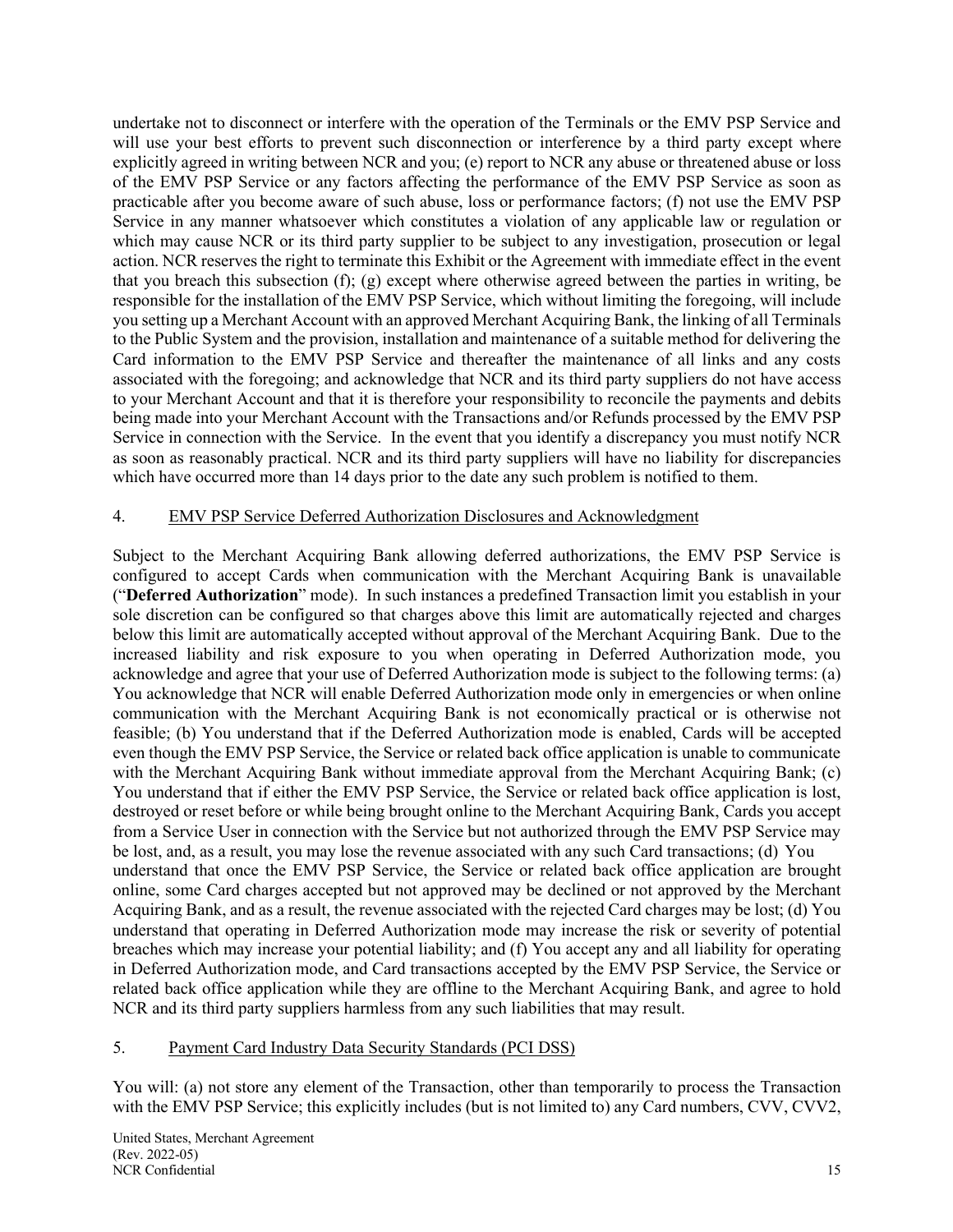CVC2 or PVV information and any Track 2 Information derived from the chip or magnetic strip; (b) encrypt or obscure the Card numbers either by masking all digits except the first 6 and last 4 numbers; using the last 4 digits only or by applying a secure one way hashing algorithm such as SHA-1; and (c) not log any element of the Transaction for any purpose at all, including debugging or auditing and will not hold any other record of the Transaction electronically or on paper.

# 6. NCR's Obligations

NCR will have the right from time to time to improve or alter the EMV PSP Service or the Terminal as it deems appropriate provided such changes do not materially change the nature of the EMV PSP Service. NCR will use all reasonable efforts to inform you prior to such changes being made.

# 7. Financial Provisions

7.1 You are responsible for: (a) the setup of the Merchant Account with the Merchant Acquiring Bank and the bank's processor; and (b) any and all set up and Bank Charges and other charges associated with the Merchant Account.

7.2 NCR cannot guarantee that the chosen Merchant Acquiring Bank can accept Transactions via the EMV PSP Service. NCR reserves the right to charge you an additional development fee to cover costs in the event that the Merchant Acquiring Bank requires NCR or its third party suppliers to complete an accreditation procedure with respect to the EMV PSP Service or the Terminal.

# 8. Proprietary Rights

8.1 The Intellectual Property in the EMV PSP Service and any supporting documentation will remain exclusively owned by NCR subject to the terms of the Agreement, however if the EMV PSP Service is powered by a third party supplier the Intellectual Property in the EMV PSP Service and any supporting documentation will remain exclusively owned by such third party supplier. Nothing in this Exhibit or the Agreement will give you any right, title or interest in the EMV PSP Service or any supporting documentation, except as expressly set out in this Exhibit.

8.2 Subject to your compliance with this Exhibit and the Agreement and your timely meeting of the financial terms, including payment of the applicable subscription fees and charges stated on the Account Portal, you are entitled to access and use the EMV PSP Service for the duration of this Exhibit only for the purpose set forth herein.

8.3 NCR or any third party supplier, as applicable, may display their logo and/or company name, respectively, on the Terminal.

# 9. Termination

9.1 Either party will have the right at any time to cease the EMV PSP Service from a Terminal by giving immediate written notification to the other party if: (a) the other party commits a breach of the terms of this Exhibit with regards to the specific Terminal except where the breach is capable of cure the EMV PSP Service may not be terminated unless the other party fails to remedy the breach within 30 days of receipt of a written notice to do so; or (b) any licenses or any other permissions, agreement or authorization necessary for the operation of the EMV PSP Service or the Offering are revoked or terminated.

9.2 NCR will be entitled at any time and with immediate effect to suspend access to the EMV PSP Service from a Terminal, in all cases without liability in the event that the Terminal proves untenable due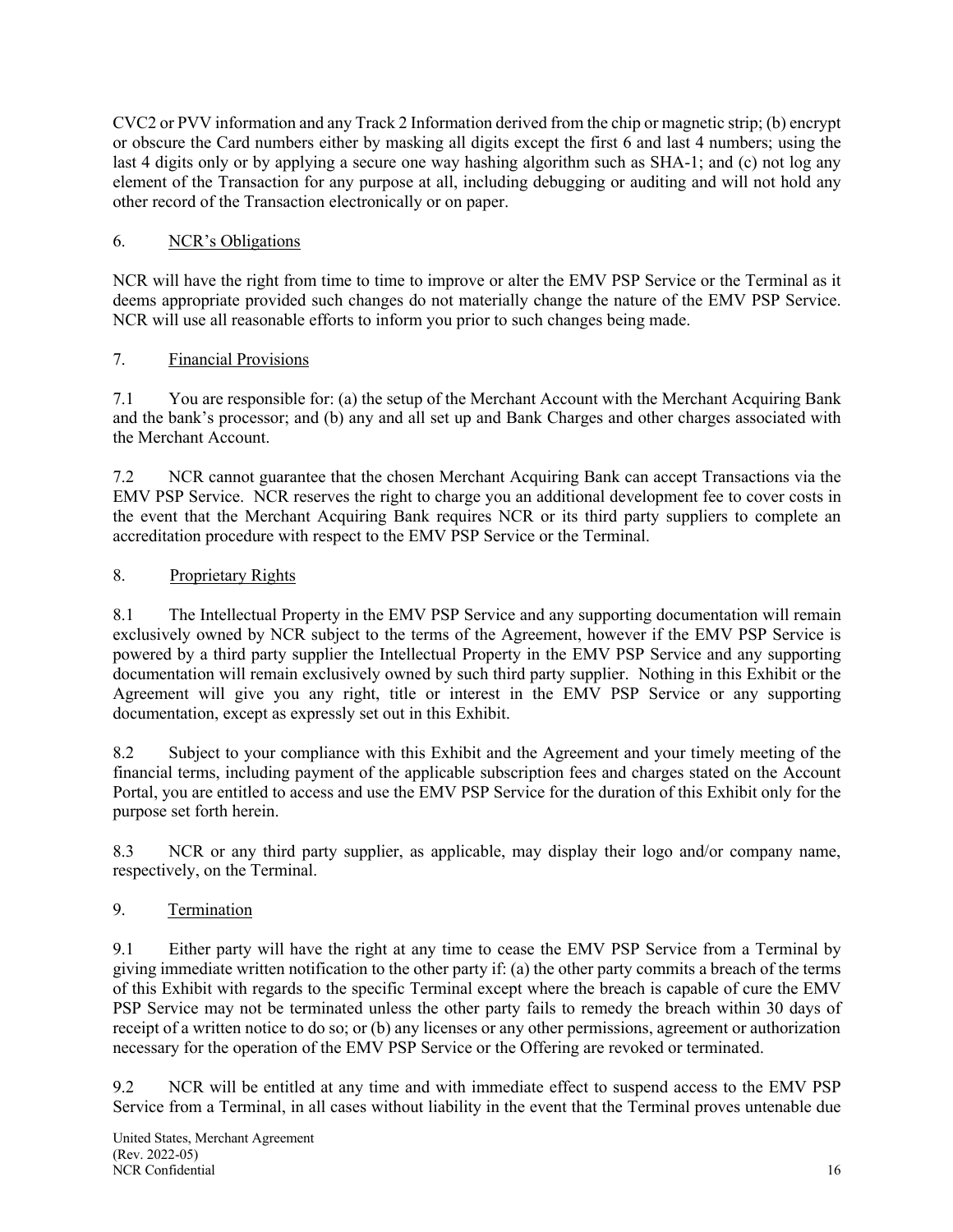to fraud, vandalism or any circumstances that adversely affect NCR's or its third party supplier's ability to provide the EMV PSP Service.

## 10. Limitation of Liability

10.1 Neither party will be liable to the other in respect of any breach of the terms of this Exhibit caused by revocation or alteration of any license, permission or authorization governing the operation of the EMV PSP Service, the Public System or the Bank System from time to time.

10.2 All risks in respect of authorization and/or settlement of Transactions and Refunds by the Bank System lie with you and/or the relevant financial institution and NCR and its third party suppliers will have absolutely no liability in respect thereof you except where a Transaction or Refund fails due to NCR's or its third party supplier's negligent act or omission in which case NCR's and its third party supplier's sole liability will be to reprocess the Transaction or Refund.

10.3 Should either party be in breach of the terms of this Exhibit as a result of the termination or amendment of any third party agreement or specification or by revocation or alteration of any permission or authorization governing the operation of the EMV PSP Service, the Public System or the Bank System then neither party will be liable to the other but both parties will instead use commercially reasonable efforts to resolve the breach.

10.4 You acknowledge and agree that NCR and its third party suppliers will have no liability in contract or in tort for: (a) the supply to the Service User of the Offering, invoices, receipts or any other information the Service User may require to use or otherwise take the benefit of the Offering; (b) the timeliness, standard, quality and/or suitability of the Offering; or (c) in respect of any charge, cancellation or dispute relating to the Offering.

10.5 You will fully indemnify NCR and its third party suppliers against any and all expenses, losses or damages resulting from claims or demands brought by the Service User against NCR and its third party suppliers in respect of the Offering. NCR or its third party suppliers, as applicable, will as soon as reasonably possible give notice to you of any such action proceeding, claim or demand and will not settle or compromise any claim made by a Service User against NCR or its third party suppliers without your prior written consent which will not be unreasonably withheld or delayed.

### *The following additional terms apply to the Network and Security Services(as defined below), such terms control in the event of a conflict with the terms of the Agreement:*

# **NETWORK AND SECURITY SERVICES**

Unless otherwise specified in this Agreement or in a separate writing signed by both you and NCR, you acknowledges and agree that NCR's Network and Security Services only applies to your POS System Network, and that services for any other networks other than your POS System Network are outside the scope of this Network and Security Services Section. As used herein, the term "**Node**" means a compatible Windows-based system and the term "**POS System Network**" means the point-of-sale software and hardware provided under this Agreement to process cardholder data.

# 1. NCR's Responsibilities

1.1 If the Network and Security Services option known as "Site Shield" (or its successor product) is selected by you as part of the Network and Security Services that may be designated on an order, NCR will provide you with a hardware firewall and any additional hardware components which may be new or like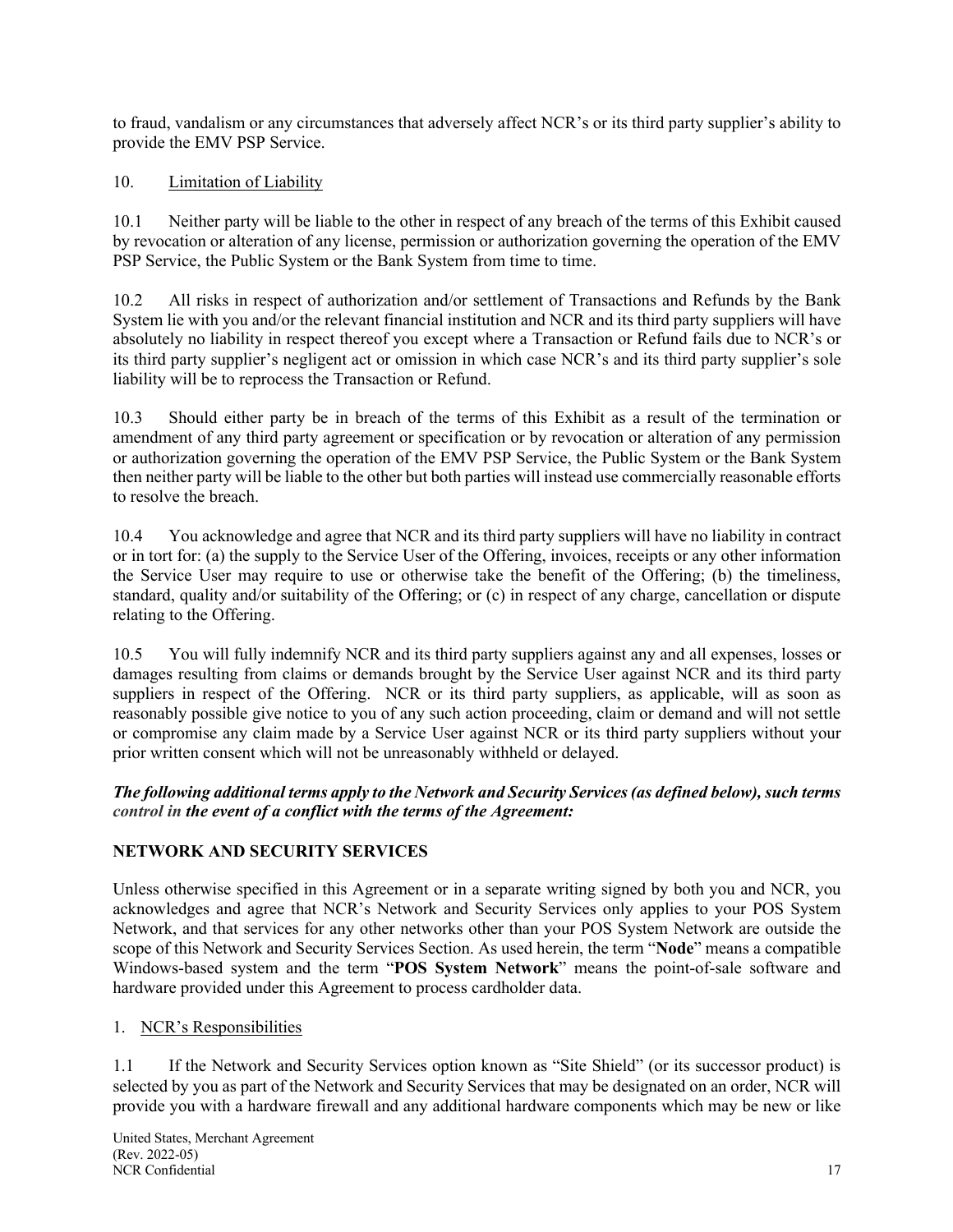new (including any third party malware protection software on such hardware). NCR will provide ongoing configuration and management services for the hardware aimed at securing the POS System Network by detecting and preventing unauthorized access from outside the POS System Network. NCR will be responsible for periodic and routine updates of the hardware, including security patches in accordance with the manufacturer's recommendations. Hardware maintenance services will be provided with respect to any malfunctioning hardware that is not otherwise due to your abuse, neglect or improper operation and/or storage as determined in NCR's sole discretion. Such hardware maintenance services will be provided in accordance with NCR's standard policies and procedures which will be communicated to you from time to time. NCR reserves the right to replace any NCR provided hardware and/or malware protection software running on the hardware with a similar functioning hardware and/or malware protection software at any time for any reason at no additional cost to you.

1.2 If the Network and Security Services option known as "Secure Access" (or its successor product) is selected by you as part of the Network and Security Services as may be designated on applicable order, NCR will provide you with remote access tools and a method for providing your authorized third parties reasonable access to a designated Node within the POS System Network. If you elect to use the Secure Access SMS-based authentication feature, you will be required to provide NCR with a valid mobile phone number that NCR will use to provide an authentication code via text message to you that will allow you to access a designated Node within the POS System Network. you acknowledge that message and data rates may apply, such charges include those from your mobile carrier or communication services provider.

1.3 If the Network and Security Services option known as "Threat Defender" (or its successor product) is selected by you as part of the Network and Security Services as may be designated on an applicable order, NCR will provide you with application white listing and black listing and other related services which may include NCR's use of various third party applications or NCR proprietary services aimed at securing the POS System Network. This solution will be installed on every Node within the POS System Network that you select. With your approval, NCR will maintain a list of your authorized software which is permitted to run on each Node. Any changes to this allowed software list must be requested by your authorized representative.

1.4 Subscriptions to all 3 of the Network and Security Services, i.e. Site Shield, Secure Access and Threat Defender (or Site Shield, Threat Defender and Aloha Command Center in lieu of Secure Access), include participation by you as a covered customer under the Data Breach Assistance Program (the "**Program**"), for which NCR does not separately charge you. The Program assists with certain costs that may be incurred by you in the event of a data breach covered by the Program, which is subject to the additional terms and conditions (the "**Additional Program Terms**") accessible at the following weblink: http://www.ncr.com/documents/HS-Breach-Assistance-Program.pdf (password: hosted) or similar website identified by NCR. You should review the Additional Program Terms to ensure its understanding of them. your participation in the Program is conditioned at all times on the continuation of the Program by NCR, and because NCR does not separately charge for the Program, NCR reserves the right, upon notice to you, to discontinue or modify the Program at any time and for any reason (which reasons may include, without limitation, the continued ability of NCR to obtain or maintain any related insurance coverage on terms acceptable to NCR). However, if NCR elects to terminate the Program or make any modifications to the Program it will provide notice to you of such modifications, which notice may be given by any of the following means: (a) by the posting of a notice in a prominent manner on the main access screen for the Network and Security Services software used by you, (b) by e-mail to the e-mail address that you have provided to NCR, (c) by regular mail to the mailing address that you have provided to NCR, or (d) by any other electronic or non-electronic means that NCR believes is reasonably likely to reach you. You will also be required to (a) first submit to NCR valid and correct customer Identification Numbers ("MIDs") for the locations then currently subscribing to all 3 of the Network and Security Services to be covered under the Program portal or other means designated by NCR from time to time, (b) provide updates to NCR of any your MIDs if they change for any reason by the same means as under sub item (a) and (c) adhere to the Additional Program Terms. Proper submission of valid and correct MIDs and you being in good standing with fee payments to NCR and compliance with applicable terms and conditions for Network and Security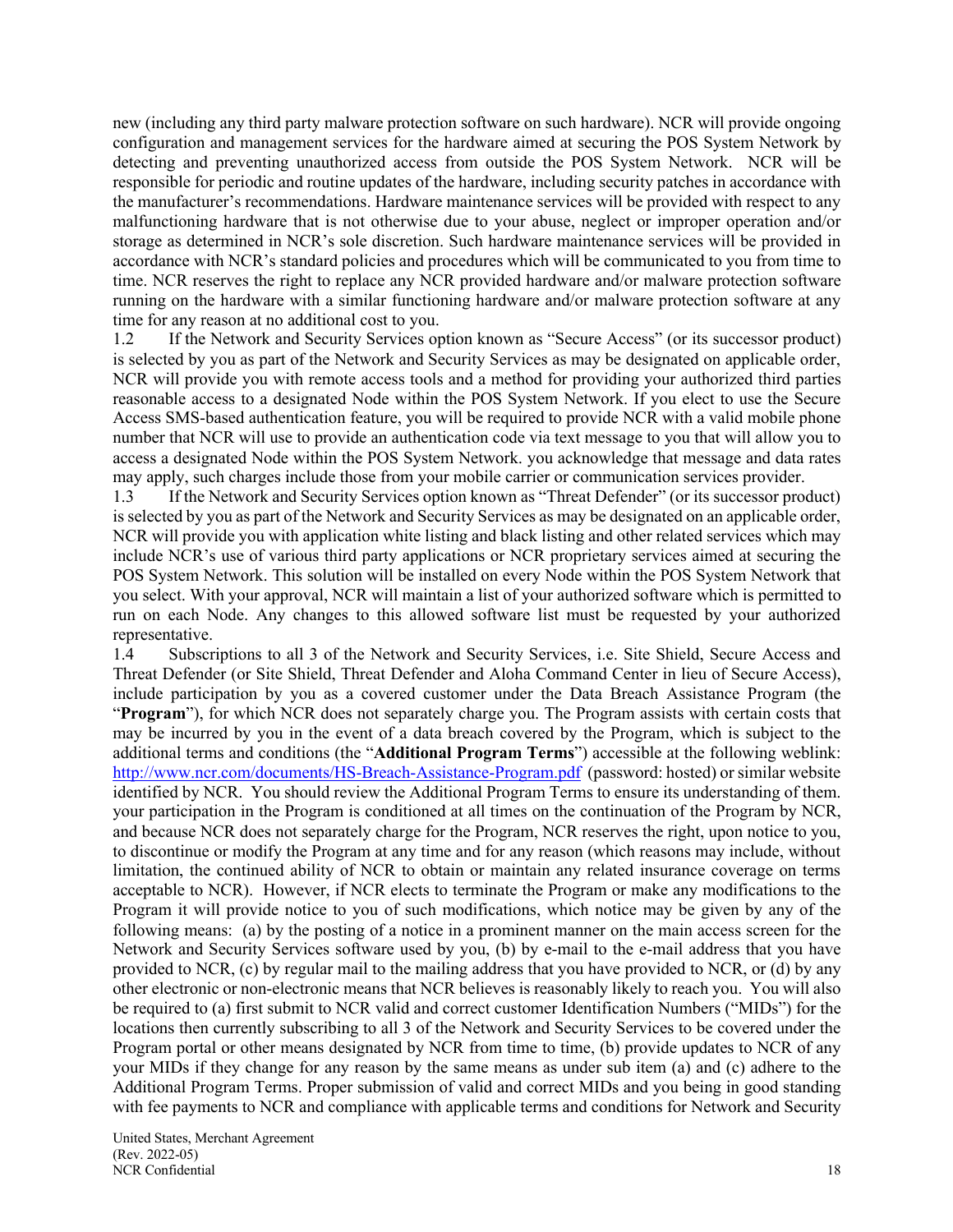Services will be a condition to any coverage for you under the Program. You acknowledge and agree that continued coverage under the Program is only available to customers that have deployed the applicable components of the Network and Security Services in a manner that is consistent with the then-current product documentation. NCR reserves the right to withdraw coverage under the Program if you request a configuration that, in NCR's discretion, places security of the environment at risk, or if you alter, change or tamper with NCR's configuration of any of the applicable components of the Network and Security Services.

1.5 If the Network and Security Services option known as "Patch Management Service" (or its successor product) is selected by you as part of the Network and Security Services as may be designated on applicable order, NCR will provide you with managed security update services for each Node within the POS System Network that you select provided such Node is compatible with the Patch Management Service. Such managed security update services will include those services that are described in the thencurrent documentation for the Patch Management Service.

1.6 If the Network and Security Services option known as "Antivirus Service" (or its successor product) is selected by you as part of the Network and Security Services as may be designated on an applicable order, NCR will provide you with managed antivirus services to each Node within the POS System Network that you select provided such Node is compatible with the Antivirus Service. NCR is responsible for providing your selected nodes with antivirus software and deploying virus signature updates when available.

1.7. Selection of a Network and Security Services bundle including a firewall owned by you and approved by NCR is subject to you first transferring ownership and title of such firewall to NCR at no cost to NCR along with any documentation required by NCR or the manufacturer of such firewall. In the event you cancel this service, you agree to return such firewall to NCR at your cost.

# 2. Your Responsibilities

2.1 A properly configured hardware firewall is required for each of your locations using a persistent connection to the public internet or any private network where there is a potential for unauthorized access. This requirement is your responsibility, except to the extent you subscribe to the Network and Security Services option known as "Site Shield" (or its successor product).

2.2 Unless you subscribe to the Network and Security Services option known as "Antivirus Service" (or its successor product), you will be required to have and maintain in place third party malware and antivirus protection software, including periodic and routine updates in accordance with the manufacturer's recommendations, and security for the your POS System Network, which security includes unique, strong passwords per user, physical security and access control policies. You acknowledge and agree that security and protection of all of your networks, including the POS System Network, and the data and applications on such networks, including protections against unauthorized access, is your responsibility. You acknowledges that, to be effective, malware protection software, system passwords and other security software and hardware components require periodic and routine updates, which you must obtain or perform as applicable. You agree to not use or attempt to install remote access software on the POS System Network unless approved by NCR.

2.3 If the Network and Security Services option known as "Site Shield" (or its successor product) is selected by you as part of the Network and Security Services as may be designated on an applicable order, you agree to keep and use the hardware firewall only at the location designated for such firewall. You agree that the hardware firewall will not be removed from any such address unless you obtain NCR's written permission in advance to relocate it. Title to the hardware firewall will at all times remain with NCR and if NCR requires a label or other indicator of NCR's interest to be placed on the firewall you will so apply the label or not remove any such label already affixed to the firewall. You are responsible for protecting the hardware firewall from damage, except for ordinary wear and tear, and from any other kind of loss while you have use of the hardware firewall. You are responsible for and accepts the risk of loss or damage to the hardware firewall while in use by you or in your possession. You agree to keep the hardware firewall